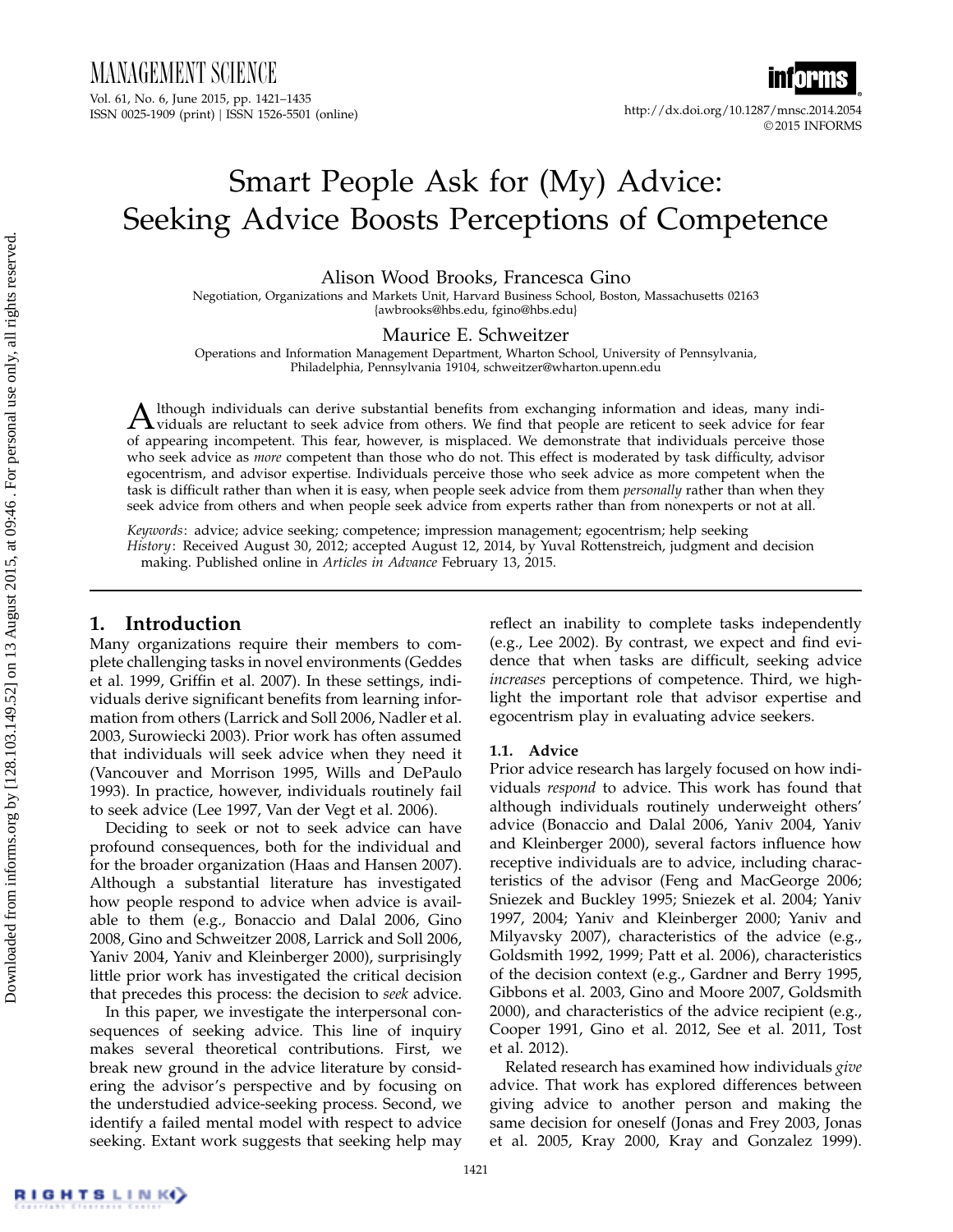Compared with making decisions for oneself, giving advice to others causes an individual to consider fewer attributes of the decision and to give more weight to socially desirable dimensions (Jonas and Frey 2003, Kray 2000, Kray and Gonzalez 1999).

Surprisingly, prior advice research has largely neglected the decision to seek advice. In fact, the dominant experimental paradigm in advice research omits the advice-seeking process altogether. In this paradigm, individuals make an initial judgment, view another person's judgment of the same stimuli, and then revise their initial judgment. Using this paradigm, extant advice research has focused on how people react to unsolicited advice.

A few studies, however, have considered the factors that lead people to solicit advice from others and the type of people they reach out to. These studies have found that decision makers are more likely to seek advice from advisors who are accurate, trustworthy, and accessible than those who are not (Hofmann et al. 2009, Yaniv and Kleinberger 2000). In addition, individuals are more likely to seek advice when they are uncertain about their initial decision (Cooper 1991, Gibbons et al. 2003), when they feel anxious (Gino et al. 2012), when the cost of seeking advice is low (Gino 2008, Schrah et al. 2006), and when the problem is complex (Schrah et al. 2006, Sniezek and Buckley 1995).

#### 1.2. Advice Seeking

We conceptualize advice seeking as a type of helpseeking behavior. Hofmann et al. (2009) define help seeking as "the act of asking others for assistance, information, advice, or support" (p. 1262). When an individual seeks help, she is asking others to expend resources (e.g., mental effort, time, money) to benefit herself (Lee 2002). In most cases, the help seeker aims to reduce her costs to achieve a desired outcome (e.g., asking a peer if she can copy his homework or asking a tutor for help; see Nelson-Le Gall 1985). When people seek advice from others, they are asking others to recommend either a solution or a process to address a challenge (e.g., Albrecht and Goldsmith 2003, Gino 2008, Goldsmith and Fitch 1997, Goldsmith and Mac-George 2000, Harvey ans Fischer 1997). For instance, someone considering several job offers might seek advice about which offer to accept or how to reason through the decision.

Advice seeking differs from other help-seeking behaviors in three important ways. First, advice seeking elicits information for a prescriptive course of action. Second, the advice seeker retains agency in the decision process. In other help-seeking domains, the individual seeking help may share or relinquish decision-making control. That is, seeking advice involves asking another person what course of action he or she would recommend; other forms of help seeking involve asking another person to take action on one's behalf. Third, advice seeking implies congruence between the advice seeker's values and those of the adviser. The advice seeker's willingness to follow the advice is an implicit assumption of advice seeking (Liljenquist 2010). It is important to note that people may seek advice strategically—without the intention of relying on the advice they receive—as an impression management tool. Although seeking advice strategically is likely to be a different experience for the advice seeker than seeking advice with the intention of using it, from the advisor's perspective, strategic advice seeking may elicit the same perceptual effects as authentic advice seeking because the advice seeker's intentions (and her reliance on advice) are often unobservable.

It is also important to distinguish advice seeking from feedback seeking. Although advice seeking and feedback seeking both solicit information from others (see Otero and Graesser 2001, Rioux 2005, Savolainen 1995), the type of information they solicit is very different. The temporal focus of feedback seeking is different from advice seeking, and the nature of the information being sought also differs. Whereas advice seeking solicits help for a current or upcoming problem or decision, feedback seeing solicits information about past performance (see Ashford et al. 2003, Morrison and Bies 1991).

Both advice seeking in particular and help seeking in general are important to organizations. The decision to seek help involves potential costs and benefits for the self and the organization (e.g., Mueller and Kamdar 2011). Existing help-seeking research has largely focused on the intrapsychic consequences of seeking and giving help (Grant and Ashford 2008, Podsakoff et al. 2000). Across many domains, seeking help improves learning, creativity, and performance (e.g., Lee 1997). For example, children who seek help develop better systematic problem-solving skills (Nelson-Le Gall 1981). In organizations, seeking help enables individuals to acquire new skills, achieve better outcomes, and attain higher levels of satisfaction (Tyre 1992, Tyre and Ellis 1993).

To date, little is known about the interpersonal consequences of help seeking, such as how help seeking triggers reciprocity (Mueller and Kamdar 2011). This is a surprising omission because help seeking is inherently interpersonal (Anderson and Williams 1996). In a review of the help-seeking literature, Bamberger (2009) calls for a comprehensive understanding of the underlying interpersonal dynamics of help seeking.

The few investigations that have considered the interpersonal effects of help seeking have largely focused on negative consequences. Although advice seeking may be an effective strategy to project warmth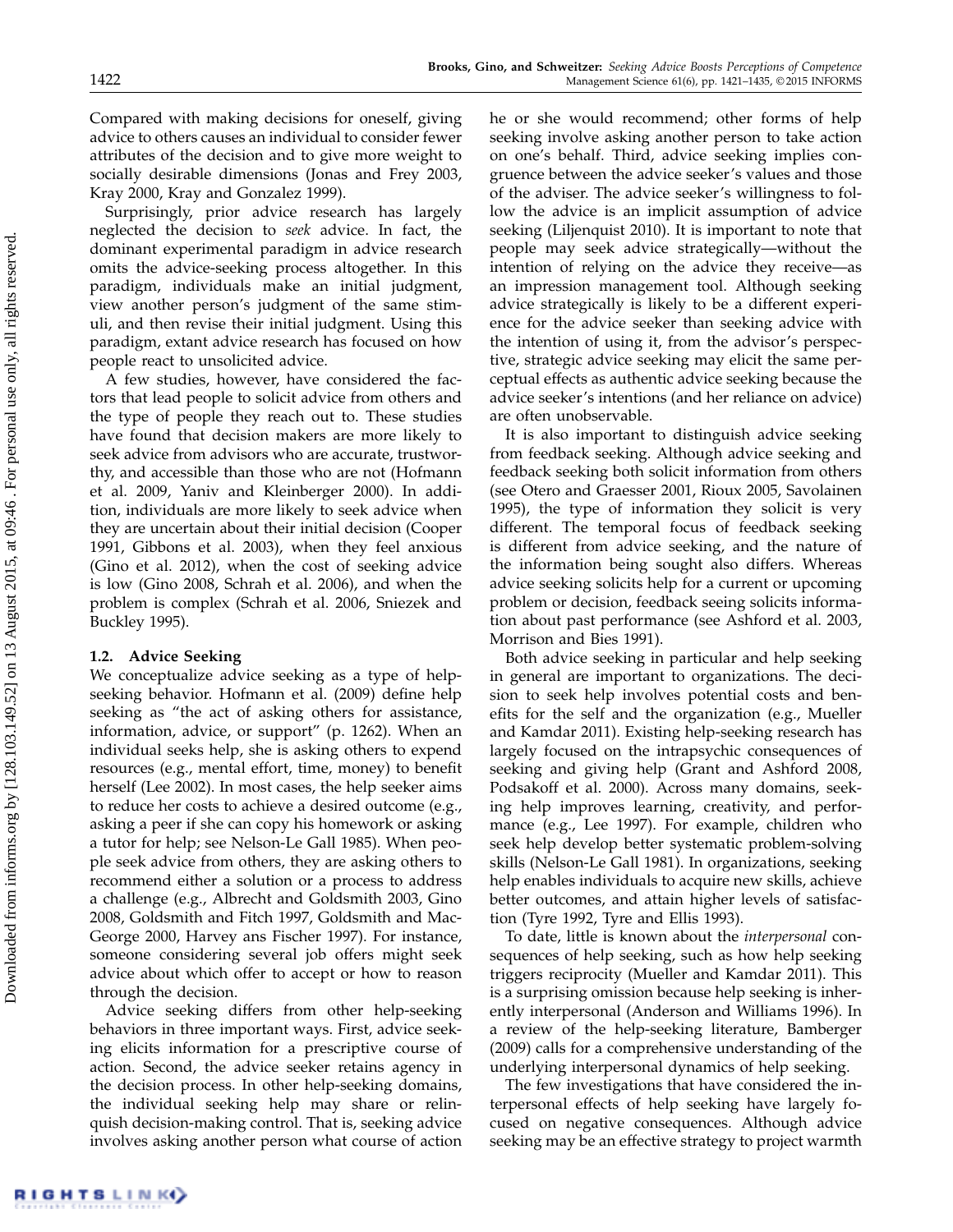and invoke commitment from an advisor (Liljenquist 2010, Liljenquist and Galinsky 2007), most prior work conjectures that individuals who seek help incur social costs, because they appear incompetent (Karabenick and Knapp 1988, Lee 1997), dependent on others (DePaulo and Fisher 1980, Druian and DePaulo 1977), powerless (Lee 1997), or inferior (Ames and Lau 1982).

We challenge the presumption that seeking advice harms advisors' perceptions of the advice seeker. Instead, we expect advice seekers to derive benefits from seeking advice. Specifically, we expect advisors to perceive individuals who ask for advice as more competent than those who do not.

# 2. Advice Seeking and Impression Management

In this paper, we disentangle two consequences of seeking advice. We separate how seeking advice influences objective performance and impression management. Although seeking out and relying on advice is likely to improve objective performance, it is unclear how seeking advice influences impression management. Consistent with Lee's (2002) conjecture that seeking help signals an inability to complete tasks independently, individuals may fear that asking for advice may also signal a lack of competence.

Individuals are motivated to manage the impressions they make on others and feel anxious about creating a negative impression. In fact, a substantial amount of social anxiety derives from the innate fear of negative evaluation (e.g., Leary 1983, Weeks et al. 2010). Prior work suggests that powerless individuals are more likely to rely on advice, and individuals may believe that relying on advice signals weakness (Lee 2002, See et al. 2011, Tost et al. 2012). As a consequence of these beliefs, people may be reluctant to seek advice. We expect individuals to avoid seeking advice, even when they would benefit from it, to avoid appearing incompetent.

However, concerns about appearing incompetent may be misplaced. Whereas potential advice seekers may avoid seeking advice because they fear creating a negative impression, seeking advice may actually boost impression management by increasing perceptions of competence. Advisors may positively assess advice seekers, but potential advice seekers may fail to anticipate this. Perspective taking is difficult (Ames et al. 2008, Davis 1983, Epley et al. 2006, Galinsky and Moskowitz 2000), and we consider the possibility that advice seekers misperceive the impression management consequences of seeking advice.

In practice, advice seeking may boost perceptions of competence for several reasons. First, the act of seeking advice may convey wisdom. Seeking advice is an efficient way to gather information (e.g., Tyre and Ellis 1993), and advisors may recognize this. Second, seeking advice can convey confidence. Although feeling confident decreases advice taking (See et al. 2011, Magee 2009), seeking advice may demonstrate vulnerability and willingness to take a risk, signaling one's confidence about overcoming the potential interpersonal costs of seeking advice (Borgatti and Cross 2003). Third, like being praised or receiving a sincere compliment, being sought for advice can stroke an advisor's ego. By seeking advice, individuals may flatter the advisor and improve the advisor's perceptions of the advice seeker (Cialdini 2001).

#### 2.1. The Moderating Roles of Task Difficulty, Advisor Ego, and Advisor Expertise

We investigate the moderating effects of task difficulty, ego involvement, and advisor knowledge. Task difficulty is a prominent feature of any task and is likely to moderate the relationship between asking for advice and perceptions of competence. Individuals often seek advice when they lack expertise and the decisions they face are difficult (e.g., investment decisions or healthcare decisions; see Gino and Moore 2007). When tasks are difficult, asking for advice may substantially improve decision quality, and the advisor may perceive the decision to seek advice as highly competent. For difficult tasks, the decision to seek advice reflects recognition of one's own limitations and is an effective approach for making good decisions. However, when the task is easy, the advisor may perceive that the advice seeker lacks the competence to complete an easy task and lacks the judgment to discern when imposing on others is a reasonable strategy.

The benefits of seeking advice are also likely to be moderated by advisor ego. In general, people hold positive views of themselves (e.g., Taylor and Brown 1988) and enjoy flattery, even when it is insincere (e.g., Chan and Sengupta 2010, Merkle and Weber 2011). Seeking advice is a gesture that acknowledges the advisor's expertise and can affirm the advisor's positive self-view (e.g., "She thinks I am knowledgeable"). Individuals may believe that their own advice is particularly useful and judge the advice seeker to be especially competent when the advice seeker asks for the advisor's advice specifically. We do not expect to observe the same boost in perceived competence when the advice seeker asks for advice from a third party.

Finally, the benefits of seeking advice are likely to disappear (or even reverse) when the advisor is unambiguously ill-equipped to give advice. We expect that when a potential advisor admits his or her own lack of expertise, then seeking advice from that individual will make the advice seeker seem less competent than not seeking advice at all or seeking advice from someone else.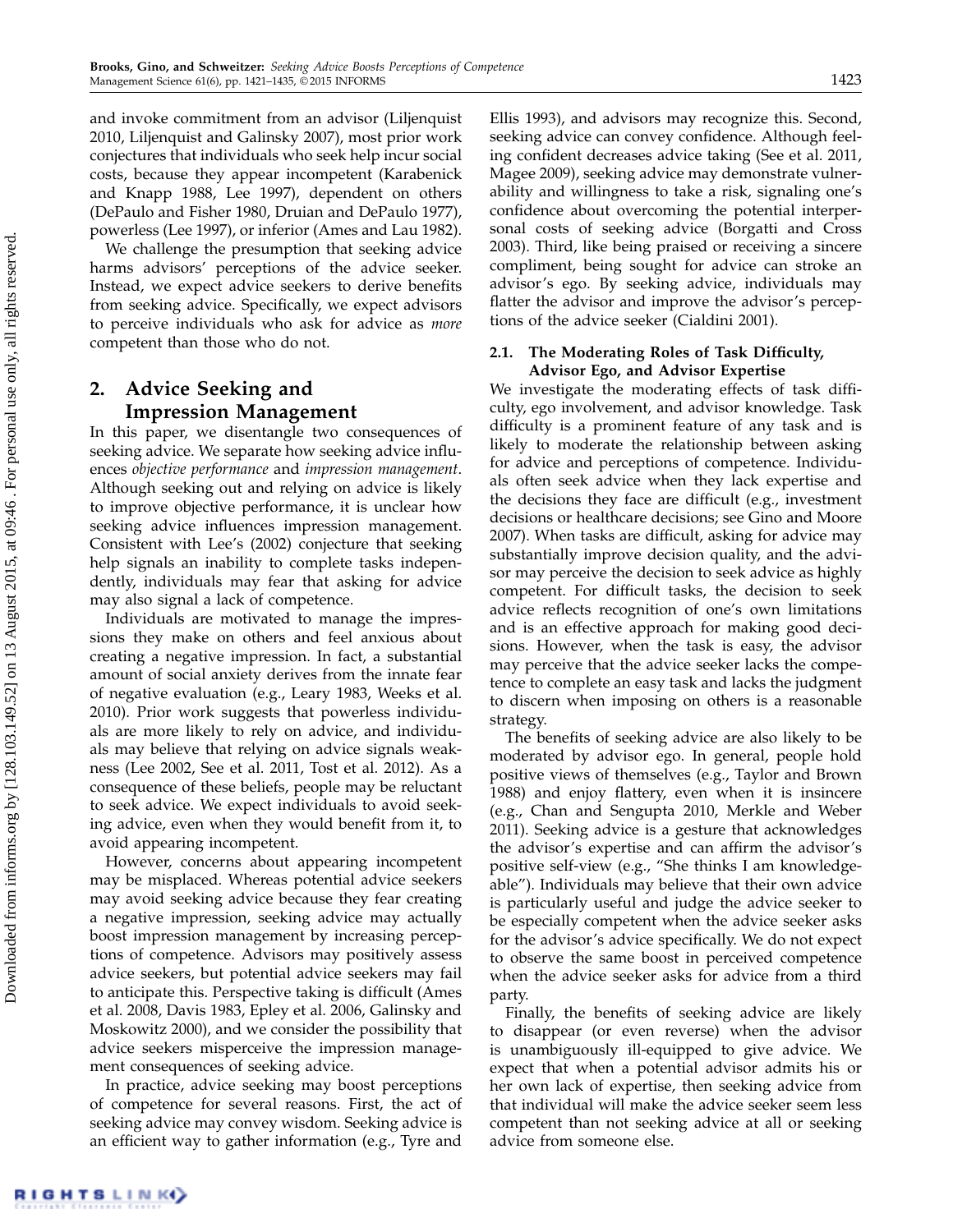# 2.2. The Present Research

We investigate perceptions of advice seeking across eight experimental studies. In Pilot Studies A and B, we explore the impression management concerns that may prevent people from seeking useful advice. Then, in Studies 1–5, we assess the actual impressions people make when they seek advice.

# 3. Pilot Study A

We conducted two pilot studies to investigate lay beliefs about advice seeking. In Pilot Study A, we survey people's lay beliefs about the interpersonal consequences of seeking advice.

# 3.1. Method

3.1.1. Participants. We recruited 302 adults via Amazon's Mechanical Turk (142 male;  $M_{\text{age}} = 35.40$ ,  $SD = 12.77$ ) to participate in an online study in exchange for \$0.50. Across all studies, we recruited our sample sizes based on an estimate of effect size  $d = 0.2$  and studies powered at 80%.

3.1.2. Procedure. We asked participants to read one of two versions of a scenario in a betweensubjects design. In the scenario, the focal actor either did or did not seek advice:

Imagine that you are working on an important project at work. While working on this project, you encounter a problem that you are not sure how to solve. You consider asking a coworker for advice. If you decide [not] to ask a coworker for advice, the coworker will $\ldots$ 

Participants then predicted how the coworker would perceive their competence by indicating their agreement with three items adapted from Mayer and Davis's (1999) measure of competence ("My partner will think I am very capable of solving problems," "My partner will feel very confident about my skills," and "My partner will think I am well qualified";  $\alpha$  = 0.83) on a seven-point scale (ranging from 1 = strongly disagree to  $7 =$  strongly agree).

# 3.2. Results and Discussion

We found a significant difference in projected perceptions of competence between advice-seeking conditions. Individuals believed their coworker would view them as less competent when they asked for advice ( $M = 4.50$ , SD = 0.99) than when they did not ( $M = 5.69$ , SD = 0.75) ( $t(302) = 11.77$ ,  $d = -1.35$ ,  $p < 0.0001$ ).

In this study, respondents reported that seeking advice from a coworker, compared with not seeking advice, would make them appear less competent. These findings support our prediction that people believe seeking advice harms impression management.

This pilot study required metacognition because participants considered a hypothetical scenario and engaged in perspective taking. In Pilot Study B, we extend our investigation of lay beliefs about advice seeking to a laboratory setting to directly investigate impression management expectations.

# 4. Pilot Study B

In Pilot Study B, we explore how concerns about impression management influence advice-seeking behavior. Specifically, we investigate whether concerns about creating an impression of incompetence motivate individuals to avoid seeking advice.

# 4.1. Method

4.1.1. Participants. We recruited 199 students (77 male;  $M_{\text{age}} = 20.22$ , SD = 1.54) from a northeastern university in the United States to participate in a study in exchange for a \$10 show-up fee and additional payment based on performance.

4.1.2. Design and Procedure. We randomly assigned participants to one of two between-subjects conditions: performance versus perception. In both conditions, we asked participants to complete the same seven IQ questions. In the performance condition, we paid them \$1 for each correct answer. In the perception condition, we told participants they would be paid based on their partner's rating of their competence, on a scale from 1 to 7 (\$1 for each point).

Our primary dependent variable was discrete (multiple choice). Before completing a "challenging brain teaser," participants could send a message to their (computer-simulated) partner, who had purportedly completed the brain teaser earlier in the study. We asked participants to choose one of the following message options (an advice-seeking option, a no-message option, and a neutral greeting option):

Send the following message: "Hey, can you give me any advice?"

Send no message.

Send the following message: "Hey, I hope you did well."

Next, participants completed the task. Upon completion of this task, participants in the perception condition indicated the competence rating they expected from their partner using a seven-point scale ("My partner thinks I am competent"). At the end, we paid every participant based on his or her performance.

# 4.2. Results and Discussion

Participants in the performance condition were more than twice as likely to seek advice than were participants in the perception condition—73.5% versus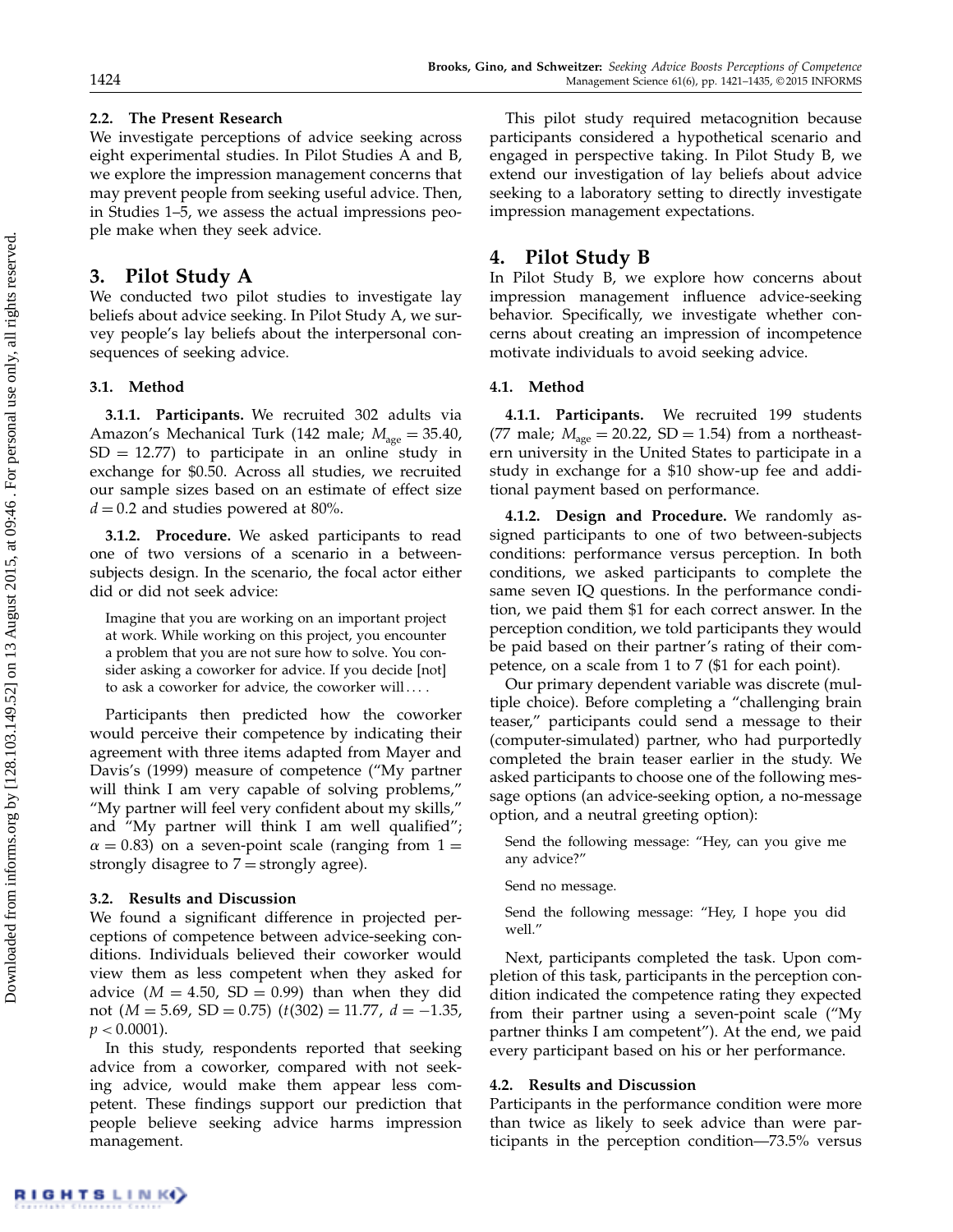32.7%  $(\chi^2(1) = 14.49, p < 0.001)$ . By contrast, participants in the perception condition were significantly more likely to send a neutral greeting than were participants in the performance condition—49.5% versus 13.3%  $(\chi^2(1) = 21.73, p < 0.001)$ . The likelihood of not sending a message did not differ significantly between groups (13.3% in the performance condition versus 17.8% in the perception condition). An omnibus  $\chi^2$  test showed that our manipulation created two significantly different populations overall  $(\chi^2(1) = 36.99, p < 0.0001).$ 

Individuals were less likely to seek advice in the perception-incentivized condition, when they were focused on creating an impression of high competence, than in the performance-incentivized condition, when they did not care about impression management. This shows that impression management concerns prevent people from seeking advice. In our next set of studies, we investigate whether this belief is correct: Does seeking advice make an individual seem less competent?

# 5. Study 1

In Pilot Studies A and B, we explored beliefs and decisions about advice seeking from the advice seeker's perspective. We found that people believe they will create the impression that they are low in competence if they seek advice, and concerns about impression management caused people to seek less advice. In Studies 1–5, we shift our focus from the advice seeker's perspective to the advisor's perspective. We investigate the impressions individuals actually create when they ask for advice. In Study 1, we investigate how being asked for advice influences the advisor's perceptions of the advice seeker's competence.

# 5.1. Method

5.1.1. Participants. One hundred seventy students (82 male;  $M_{\text{age}} = 20.3$ , SD = 1.71) at a northeastern university in the United States participated in the study in exchange for a \$10 show-up fee and additional payment based on their performance during the study.

5.1.2. Design. We randomly assigned participants to one of two between-subject conditions: advice seeking or no advice seeking. In the advice-seeking condition, a computer-simulated partner asked participants for advice. In the no-advice-seeking condition, a computer-simulated partner did not ask for advice. Although we required each experimental session to have an even number of participants to increase the believability of a dyadic interaction, participants did not interact face-to-face with the other participants in the session.

5.1.3. Procedure. We seated participants in separate cubicles in front of computers with headphones. We presented all of the instructions and experimental tasks on the computer screen. As a cover story, we told participants that we were studying the effects of instant messaging on performance on a difficult brain teaser. We informed participants that they would be matched with an anonymous partner in the room. In reality, the "partner" was a computer-simulated confederate. We told participants that they would complete a brain teaser and then their partner would complete the same brain teaser later in the study. The brain teaser was a series of five "sumto-ten" problems presented in grids (initially developed by Mazar et al. 2008). Each grid was a  $3 \times 3$  cell matrix of numbers (e.g., 5.43). We gave participants 45 seconds to find the two numbers in the grid that summed to 10.

Participants were allowed to send two instant messages to their partner during the study. The computersimulated confederate did not respond directly to the participants' messages. Rather, the computer sent two independent messages. At the beginning of the study, the computer sent the message: "Hey, good luck." Then, after the participants completed the brain teaser, the computer partner sent one of the following two messages: "I hope it went well. Do you have any advice?" in the advice-seeking condition or "I hope it went well" in the no-advice-seeking condition.

Immediately after receiving this message, participants completed dependent measures. Although they knew they would not receive a response, they were allowed to send a message back to the partner (not required) and were paid based on their brain teaser performance (\$1 for each correct grid).

5.1.4. Dependent Measures. Our main dependent measure was perceived competence of the advice seeker. We captured this measure by asking participants to evaluate their partner "even if they did not have a lot of information about them." We used three items to measure competence ("My partner is very capable of solving problems," "I feel very confident about my partner's skills," and "My partner is well qualified"), adapted from Mayer and Davis's (1999) measure of ability. For each item, participants chose a value from a seven-point scale (from  $1 =$  strongly disagree to  $7 =$  strongly agree). The items were closely related ( $\alpha$  = 0.88), and we used an average of the three items for our analyses.

As part of our dependent measures, we also asked participants to indicate how likely they would be to ask their partner for advice on a similar problemsolving task using a seven-point scale (from  $1 = not$ likely at all to  $7 = \text{very likely}$ . We included this measure for a deeper understanding of the reciprocal nature of advice seeking.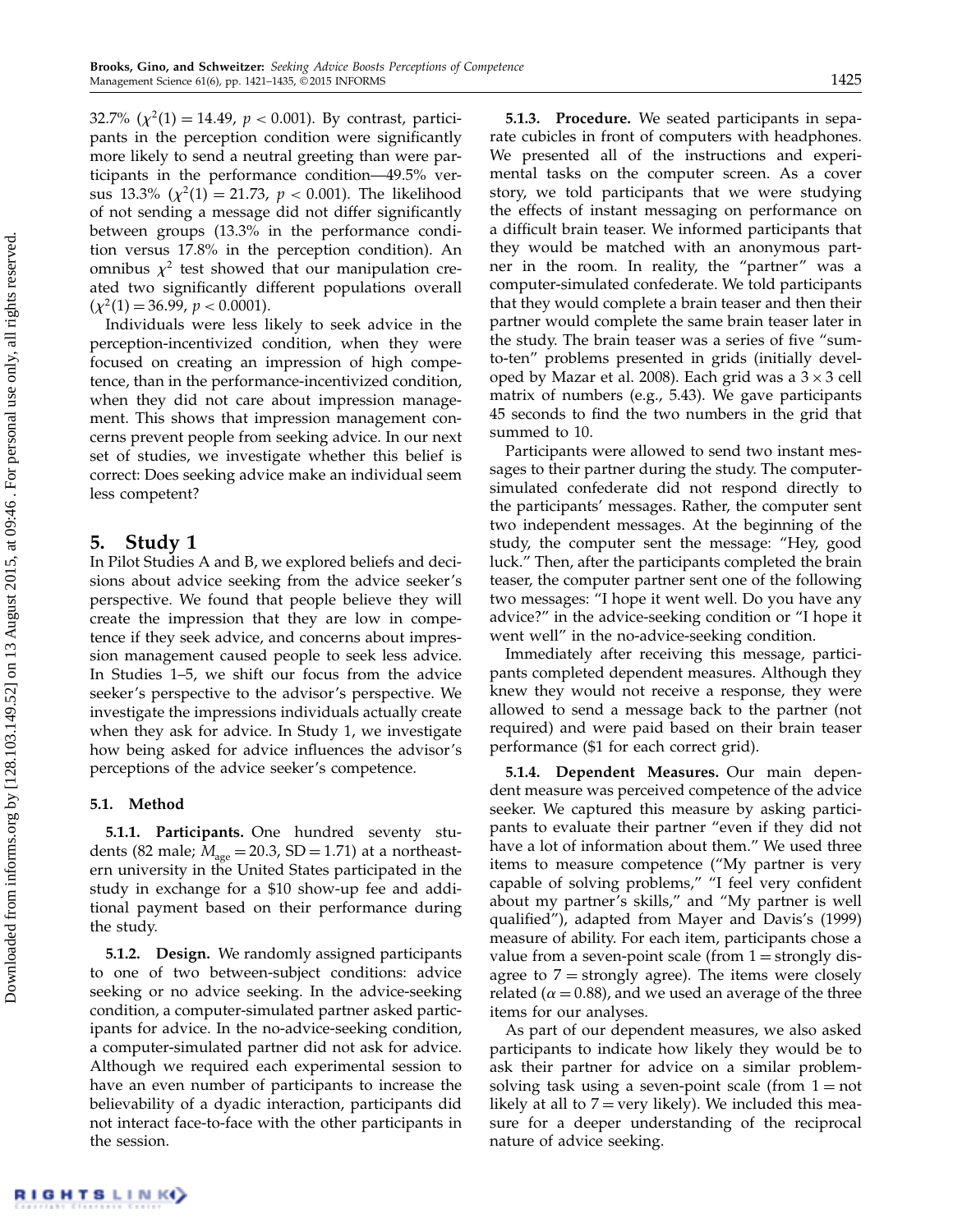#### 5.2. Results and Discussion

Participants in the advice-seeking condition rated their partner higher on competence than did participants in the no-advice-seeking condition  $(M = 3.62)$ ,  $SD = 0.67$  versus  $M = 3.40$ ,  $SD = 0.58$ )  $(t(168) = 2.21$ ,  $d = 0.35$ ,  $p < 0.03$ ). As we predicted, participants who were asked for advice reported that they would be more likely to ask their partner for advice on a similar problem-solving task than did participants who were not asked for advice ( $M = 3.75$ , SD = 0.72 versus  $M =$ 3.36, SD = 0.72) ( $t(168) = 3.53$ ,  $d = 0.54$ ,  $p < 0.001$ ).

We found that perceptions of competence mediated the relationship between being asked for advice and the likelihood of asking the partner for advice (Baron and Kenny 1986). The effect of being asked for advice was significantly reduced (from  $\beta = 0.26$ ,  $p = 0.001$  to  $\beta$  = 0.21, p < 0.01) when we included competence in the model, and competence was a significant predictor of the likelihood of asking the partner for advice  $(\beta = 0.34, p < 0.001)$ . Including competence increased explained variance significantly by 11% from  $R^2 =$ 0.07 to  $R^2 = 0.18$  (F(1, 167) = 23.00,  $p < 0.001$ ). A bootstrap analysis revealed that the 95% bias-corrected confidence interval for the size of the indirect effect excluded 0 (0.016, 0.202), suggesting a significant indirect effect (MacKinnon et al. 2007).

These results demonstrate that, in contrast to lay beliefs, being asked for advice increases perceptions of the advice seeker's competence. In Studies 2a and 2b, we test the robustness of this main effect.

# 6. Study 2a

In Study 2a, we tested the robustness of the link between advice seeking and competence in two ways. First, in Study 1, advice seekers were completely anonymous to the advisors. In Study 2a, we provided participants with prior performance information about their partner. The performance information we provided demonstrated competence (participants who saw the performance information and were not asked for advice rated their partner above the midpoint of the competence scale). The goal of this study was to test whether asking for advice influences perceptions of competence when advisees have more objective information on which to base their judgment.

Second, in Study 2a, we also ruled out the possibility that any friendly greeting or inquiry might increase perceptions of competence. To do this, we compared the effects of being asked for advice with receiving a neutral greeting, receiving an affiliation-oriented message, and being asked a nonadvice-related question.

#### 6.1. Method

6.1.1. Participants. One hundred ninety-one students (71 male;  $M_{\text{age}} = 20.85$ , SD = 3.44) at a northeastern university in the United States participated in the study in exchange for a \$10 show-up fee and additional payment based on their performance during the study.

6.1.2. Design and Procedure. We seated participants in separate cubicles in front of computers. We told participants that they would complete two sets of 10 brain teaser questions for money (\$0.50 per correct answer). We created the first set of 10 questions such that 7 of the questions were straightforward (e.g., "Who was the first president of the United States?") and 3 of the questions were extremely difficult (e.g., "What is the correct definition of sesquipedalian?"). Consistent with our expectation, all participants scored 7/10 on the first set of questions.

After completing the first set of questions, participants received a message from a computer-simulated partner, who had purportedly scored 6/10 on the first set of questions. Participants received one of the following four messages from the simulated partner: "Hey there. Do you have any advice?" (advice seeking), "Hey there" (neutral greeting), "Hey there. How many classes are you taking this semester?" (solicitous message), and "Hey there. We're in this together" (affiliation message).

Participants then reported perceived competence of their partner (same three-item measure as in Study 1;  $\alpha$  = 0.91). Next, participants were allowed to send a message to their partner (not required). Finally, participants completed a second set of brain teaser questions, reported their age and gender, and were paid based on their performance.

#### 6.2. Results and Discussion

An analysis of variance with experimental condition as the independent variable and ratings of competence as the dependent variable revealed a significant effect of experimental condition  $(F(1, 189) = 22.46$ ,  $p < 0.001$ ,  $\eta^2 = 0.11$ ). Participants who were asked for advice rated their partner to be higher in competence ( $M = 5.40$ , SD = 0.83) than did participants who received a neutral greeting  $(M = 4.67, SD = 1.12)$  $(t(87) = 3.67, d = 0.74, p < 0.001)$ , an affiliationoriented message ( $M = 4.34$ , SD = 1.24) ( $t(80) = 4.90$ ,  $d = 1.00$ ,  $p < 0.001$ ), or a nonadvice-related question  $(M = 4.47, SD = 1.14)(t(88) = 4.62, d = 0.93, p < 0.001).$ We found no differences in competence ratings among the latter three conditions (all  $p$ -values  $> 0.18$ ).

As in Study 1, participants rated those who asked for advice as more competent than those who did not. Participants also rated those who asked for advice as more competent than those who asked another type of question ("How many classes are you taking this semester?") and more competent than those who made an affiliation-oriented statement ("We're in this together"). Importantly, Study 2a extends the findings of Study 1 into a domain in which participants had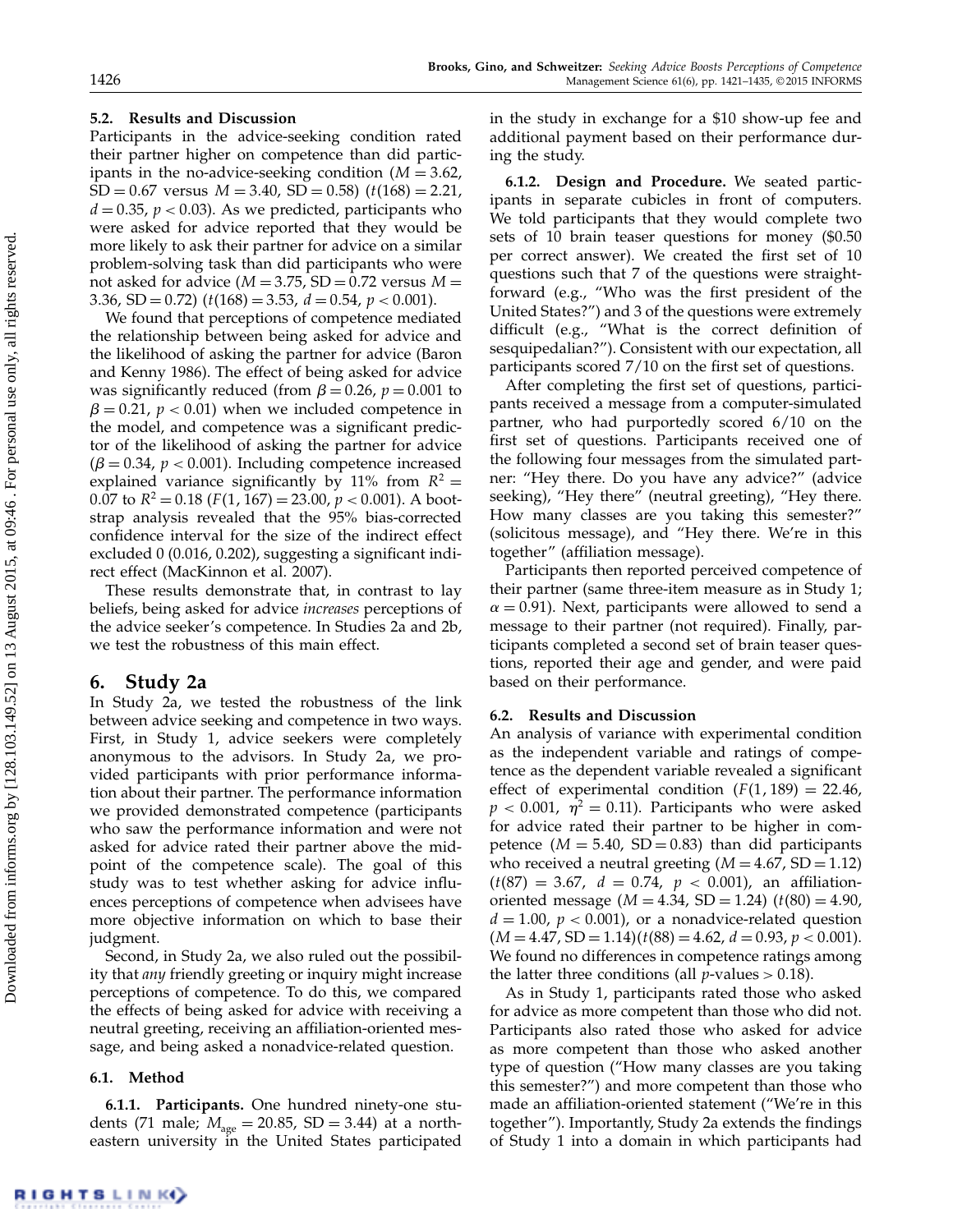performance information about the advice seeker and viewed them as above the midpoint on competence (even when they did not seek advice).

# 7. Study 2b

In Study 2b, we tested whether the main effect endures when participants are allowed to rate the advice seeker on attributes other than competence.

## 7.1. Method

7.1.1. Participants. We recruited 226 students (91 male;  $M_{\text{age}} = 20.52$ , SD = 3.03) from a northeastern university in the United States to participate in the study in exchange for a \$10 show-up fee and additional payment based on their performance during the study.

7.1.2. Design and Procedure. We used the same two-stage brain teaser experimental design as in Study 2a, and we randomly assigned participants to one of two between-subject conditions: advice seeking ("Hey there. Do you have any advice about this task?") versus no advice seeking ("Hey there"). After completing the first set of brain teaser questions and receiving one of the two messages from the simulated partner, participants rated their partner's competence (same measure as in Study 1;  $\alpha = 0.89$ ), warmth ("My partner is warm," "My partner would not knowingly do anything to hurt me," and "My partner is friendly";  $\alpha = 0.92$ ), likeability ("My partner is likeable" and "I like my partner";  $\alpha = 0.93$ ), and social closeness ("I feel close to my partner"). Participants also predicted their own and their partner's performance in the second set of brain teaser questions (i.e., the number of questions they expected to score correctly out of 10). Finally, participants completed the second set of brain teasers, reported their age and gender, and were paid based on their performance (\$0.50 for every correct answer).

#### 7.2. Results and Discussion

Consistent with our findings in Studies 1 and 2a, we found a main effect of advice seeking on judgments of the advice seeker's competence. Individuals who sought advice were rated as more competent than those who did not seek advice  $(M = 4.88)$ ,  $SD = 0.83$  versus  $M = 4.51$ ,  $SD = 1.12$ )  $(F(1, 224) =$ 8.33,  $d = 0.38$ ,  $p = 0.004$ ,  $\eta^2 = 0.036$ ). We also found an effect of advice seeking on predictions of the partner's future performance. Participants expected individuals who sought advice to perform significantly better on the second set of brain teasers than those who did not seek advice (questions correct out of 10,  $M = 4.82$ , SD = 0.85 versus  $M = 4.49$ , SD = 1.01)  $(F(1, 224) = 7.19, d = 0.35, p = 0.008, \eta^2 = 0.031)$ . We

found no significant effects of advice seeking on perceptions of the partner's warmth ( $p = 0.63$ ), likeability  $(p=0.83)$ , or social closeness  $(p=0.48)$ . A partner's advice-seeking behavior did not influence the predictions participants made about their own future performance  $(p = 0.38)$ .

In Studies 2a and 2b, we document a robust relationship between advice seeking and judgments of competence. Seeking advice boosts perceptions of competence even when evaluators have prior performance information and know that the advice seeker is competent (above the midpoint of the scale) and when they evaluate the advice seeker on dimensions other than competence (e.g., warmth, likeability, social closeness). In addition, we found that seeking advice increased perceived competence compared with a neutral greeting, an affiliative message, or a nonadvice-related inquiry. In Studies 3–5, we investigate moderators of the link between advice seeking and perceptions of competence: task difficulty, advisor egocentrism, and advisor expertise.

# 8. Study 3

Many characteristics of the task are likely to moderate the influence of asking for advice on perceptions of competence. In Study 3, we investigated an important moderating variable: task difficulty. We expected the boost in perceived competence from seeking advice to be greater for difficult tasks than for easy tasks.

#### 8.1. Method

8.1.1. Participants. We recruited 213 students (99 male,  $M_{\text{age}} = 20$ , SD = 1.88) from a northeastern university in the United States to participate in the study in exchange for a \$10 show-up fee and additional payment based on their performance during the study.

8.1.2. Design and Procedure. We randomly assigned participants to one of four between-subject conditions using a 2 (easy task versus difficult task)  $\times$ 2 (advice-seeking versus no-advice-seeking) experimental design.

We seated participants in separate cubicles in front of computers. We presented all the instructions and tasks on the computer screen. As a cover story, we told participants that we were studying the effects of instant messaging on math performance. As in Study 1, we informed participants that they would be matched with an anonymous partner in the room. In reality, the partner was a computer-simulated confederate. We told participants that they would complete a math task and then their partner would complete the same task later in the study.

We randomly assigned participants to complete either an easy or a difficult task. In the difficult task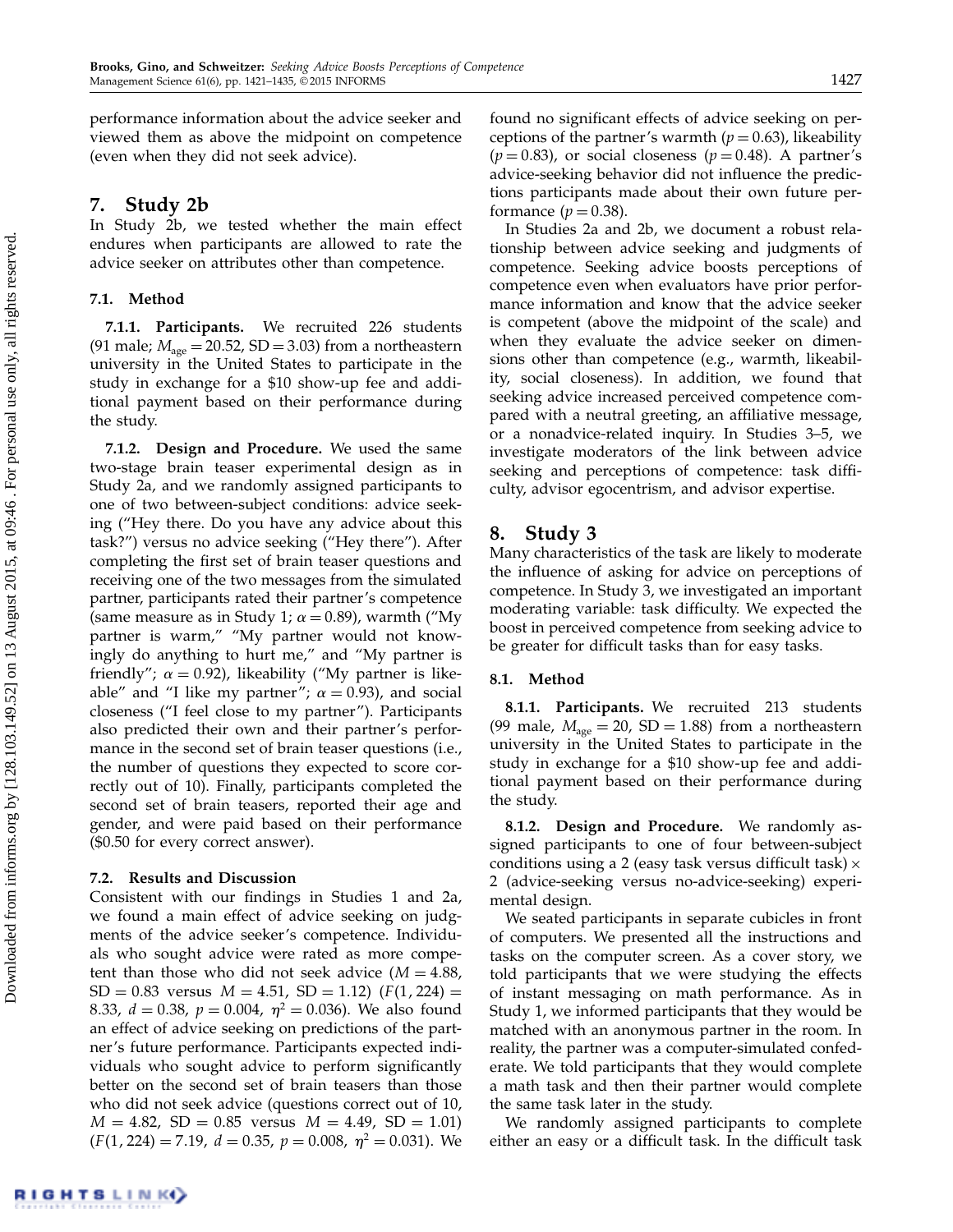condition, we used the same task as the one we used in Study 1; we asked participants to complete five sum-to-ten math grids. Each grid had a  $3 \times 3$  matrix of numbers (e.g., 5.43). We gave participants 45 seconds to find the two numbers in each grid that summed to 10. In the easy task condition, we asked participants to complete five simple addition problems (e.g., "What is  $4,325 + 1,122$ ?").

Participants were allowed to send two instant messages to their partner during the study. The computersimulated confederate did not respond directly to the participants' messages. Rather, the computer sent two independent messages as well. At the beginning of the study, the computer confederate sent the message: "Hey, good luck." Then, after participants completed the brain teaser, the computer-simulated partner sent one of the following two messages: "I hope it went well. Do you have any advice?" in the advice-seeking condition or "I hope it went well" in the no-adviceseeking condition.

Finally, participants judged their partner's competence, using the same measures as the ones used in Studies 1 and 2 ( $\alpha$  = 0.87). We then asked participants their age and gender and paid them based on their performance (\$1 for each correctly solved problem).

#### 8.2. Results

8.2.1. Task Difficulty. We conducted a separate pilot study ( $N = 62$ ) to assess our manipulation of task difficulty. A nonoverlapping sample of participants rated the difficulty of both tasks and confirmed that the difficult task was in fact more difficult than the easy task ( $p < 0.001$ ). In addition, participants in the main study solved more problems correctly in the easy task condition ( $M = 4.96$  out of 5, SD = 0.21) than in the difficult task condition  $(M = 4.02$  out of 5,  $SD = 1.05$ )  $(F(1, 211) = 70.22, d = 1.24, p < 0.001,$  $\eta^2 = 0.25$ ).

8.2.2. Perceived Competence. The interaction between advice seeking and task difficulty on the perceived competence of the advice seeker was significant (F(1, 209) = 5.19,  $p < 0.03$ ,  $\eta^2 = 0.02$ ). In the difficult task condition, participants who were asked for advice rated their partner higher in competence than did participants who were not asked for advice  $(M = 3.57, SD = 0.49$  versus  $M = 3.28, SD = 0.57$  $(t(121) = 3.03, d = 0.55, p < 0.01)$ . In the easy task condition, competence ratings did not differ between advice-seeking conditions ( $p = 0.72$ ). We depict these results in Figure 1.

Across conditions in this study, we found a marginal main effect of advice seeking on perceptions of competence. Participants who were asked for advice rated their partner to be higher in competence  $(M = 3.53, SD = 0.51)$  than did participants who were

Figure 1 Task Difficulty Moderates the Effect of Advice Seeking on the Perceived Competence of the Advice Seeker (Study 3)



Note. Error bars represent standard error.

not asked for advice  $(M = 3.38, SD = 0.53)$ , but the difference was only marginally significant  $(F(1, 209) =$ 3.05,  $d = 0.29$ ,  $p < 0.08$ ,  $\eta^2 = 0.01$ ). The main effect of task difficulty on competence was not significant  $(F(1, 209) < 1, p = 0.43, \eta^2 = 0.003).$ 

#### 8.3. Discussion

In Study 3, we found that task difficulty moderated the relationship between seeking advice and perceptions of competence. When the task was difficult, seeking advice increased perceptions of competence. However, when the task was easy, asking for advice did not increase perceptions of competence. Notably, when the task was easy, seeking advice did not harm perceptions of competence.

# 9. Study 4

In Study 4, we explored the moderating role of egocentrism. Most people hold a positive view of themselves and enjoy flattery, even when it is insincere (e.g., Chan and Sengupta 2010, Merkle and Weber 2011). The act of seeking advice acknowledges the advisor's expertise and can affirm the advisor's positive self-view (e.g., "She thinks I am knowledgeable"). We expect this affirmation process to influence the advisor's assessment of the advice seeker. As a consequence, the impression management effects of advice seeking are particularly likely to influence advisors who are directly asked for advice. That is, we expect seeking advice to boost perceptions of competence more when raters are themselves asked than when raters observe individuals seeking advice from others.

#### 9.1. Method

9.1.1. Participants. We asked 114 students and staff members (52 male;  $M_{\text{age}} = 22.03$ , SD = 6.23) at a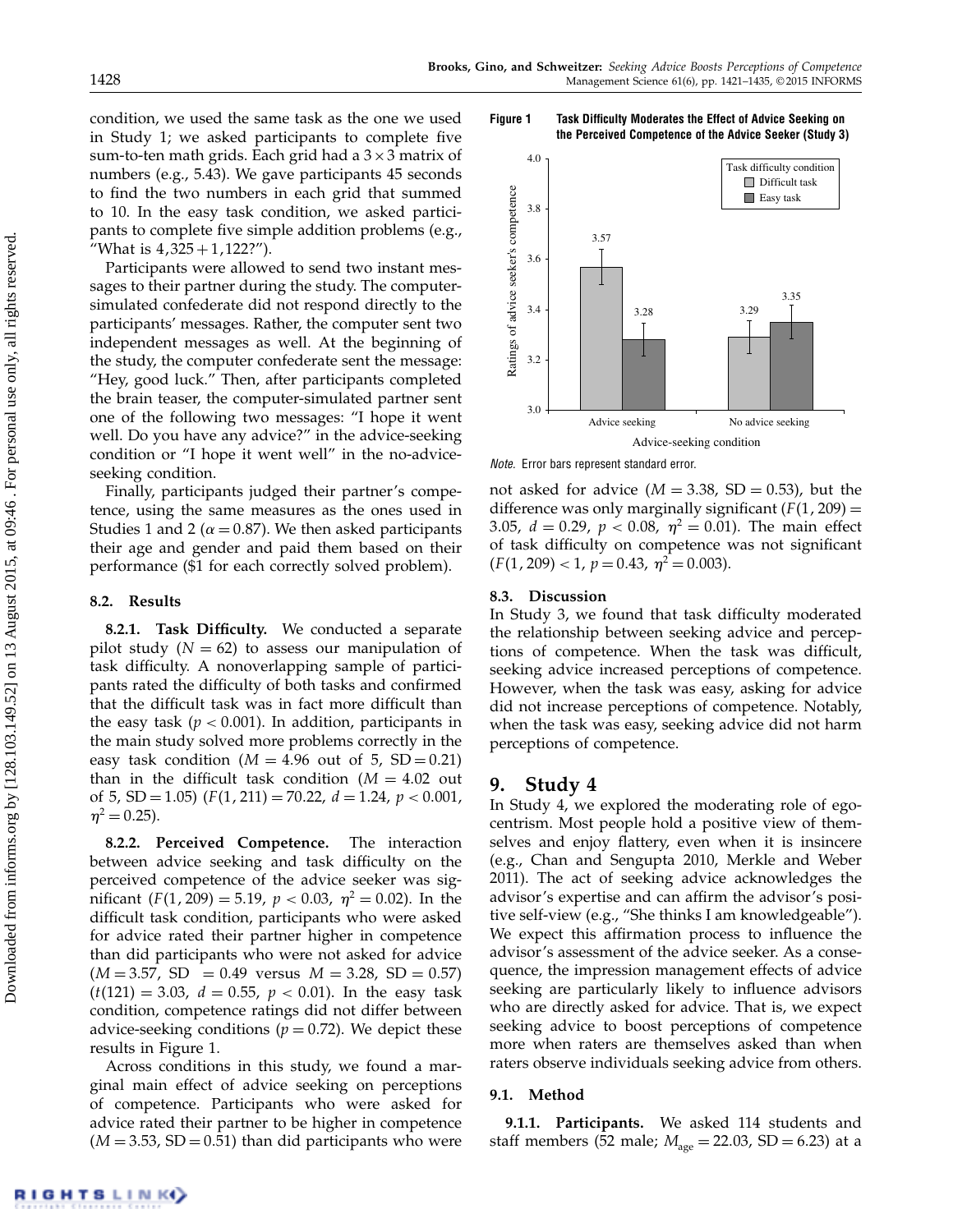southeastern university in the Unites States to participate in the study in exchange for a \$2 show-up fee and additional payment based on their performance during the study.

9.1.2. Design and Procedure. We used a procedure similar to the one we used in Study 3. In this study, we used the difficult version of the math task only, and we randomly assigned participants to one of three conditions: advice seeking, no advice seeking, or seeking advice from a third party. After completing the math task, participants in all conditions received the following instructions: "The computer has allowed your partner to write a message. Your partner is allowed to write a message to you or to another participant in the lab. Please wait while your partner writes his/her message." Across conditions, we varied the type of message participants saw. Participants in the advice-seeking condition received the following message from their partner: "I hope it went well. Do you have any advice?" In the no-adviceseeking condition, the message read: "I hope it went well." In the seeking-advice-from-a-third-party condition, participants learned that their partner sent a message to another participant that read, "I hope it went well. Do you have any advice?"

Next, we asked participants to assess their partners' competence ( $\alpha = 0.91$ ) using the same measures as those we used in Studies 1–3. We also asked participants to evaluate their partners' fear of negative evaluation with a 12-item, 7-point scale adapted from Leary (1983); e.g., "My partner is concerned about others forming bad impressions of him/her" (from  $1 =$  strongly disagree to  $7 =$  strongly agree;  $\alpha$  = 0.92). To measure the role of advice-seeking in boosting an advisor's ego, we also asked participants to rate their own self-confidence with a fouritem, seven-point scale adapted from Bandura (1990); e.g., "I am able to make good judgments" (from  $1 =$ strongly disagree to  $7 =$  strongly agree;  $\alpha = 0.93$ ). Finally, participants answered demographic questions (age and gender), and we then paid them based on their performance.

#### 9.2. Results

9.2.1. Perceived Competence. As we found in Studies 1–3, asking for advice boosted perceived competence. Participants' perceptions of their partners' competence varied across conditions  $(F(2, 111) = 5.04,$  $p < 0.01$ ,  $\eta^2 = 0.08$ ). Post hoc tests (with Bonferroni corrections) indicated that ratings of competence were higher in the advice-seeking condition  $(M = 4.83)$ than they were in both the seeking-advice-from-athird-party condition ( $M = 4.08$ ,  $p < 0.02$ ) and the no-advice-seeking condition ( $M = 4.18$ ,  $p < 0.04$ ). We found no significant differences between the seekingadvice-from-a-third-party and the no-advice-seeking



 $3.0$ 

 $3.5$ 

 $4.0$ 

 $4.5$ 

Ratings of advice seeker's competence

Ratings of advice seeker's competence

 $5.0\,$ 

5.5

 $6.0\,$ 

4.83

conditions ( $p < 0.50$ ). We depict this pattern of results in Figure 2.

from a 3rd party Advice-seeking condition

Advice seeking Seeking advice

9.2.2. Fear of Negative Evaluation. Across conditions, participants also rated their partner differently with respect to fear of negative evaluation( $F(2, 111) =$ 4.36,  $p < 0.02$ ,  $\eta^2 = 0.07$ ). Ratings of the partner's fear of negative evaluation were higher in the seekingadvice-from-a-third-party condition than they were in both the advice-seeking condition ( $p < 0.03$ ) and the no-advice-seeking condition ( $p < 0.05$ ), but they did not differ significantly in these latter two conditions.

9.2.3. Mediation. To test our prediction that being sought for advice boosts the advisor's ego, we examined participants' ratings of their own self-confidence as a mediator of the effect of advice seeking on perceived partner competence. We conducted regression analyses with advice-seeking condition as the independent variable, perceived competence as the dependent variable, and advisor self-confidence as the mediating variable. We controlled for the number of answers participants scored correctly on the math task. The effect of seeking advice on perceived partner competence was significantly reduced (from  $\beta = 0.23$ ,  $p < 0.04$  to  $\beta = 0.15$ ,  $p = 0.15$ ) when participants' own self-confidence was included in the equation, and participant self-confidence was a significant predictor of perceived partner competence ( $\beta$  = 0.27,  $p < 0.02$ ). Including one's own self-confidence in the model significantly increased explained variance from  $R^2 = 0.15$  to  $R^2 = 0.21$  ( $F(1, 78) = 6.20$ ,  $p <$ 0.02). A bootstrap analysis revealed that the 95% biascorrected confidence interval for the size of the indirect effect excluded 0 (0.031, 0.432), suggesting a significant indirect effect (MacKinnon et al. 2007).

Figure 2 Egocentrism Moderates the Effect of Advice Seeking on the Perceived Competence of the Advice Seeker (Study 4)

No advice seeking

 $4.08$   $4.18$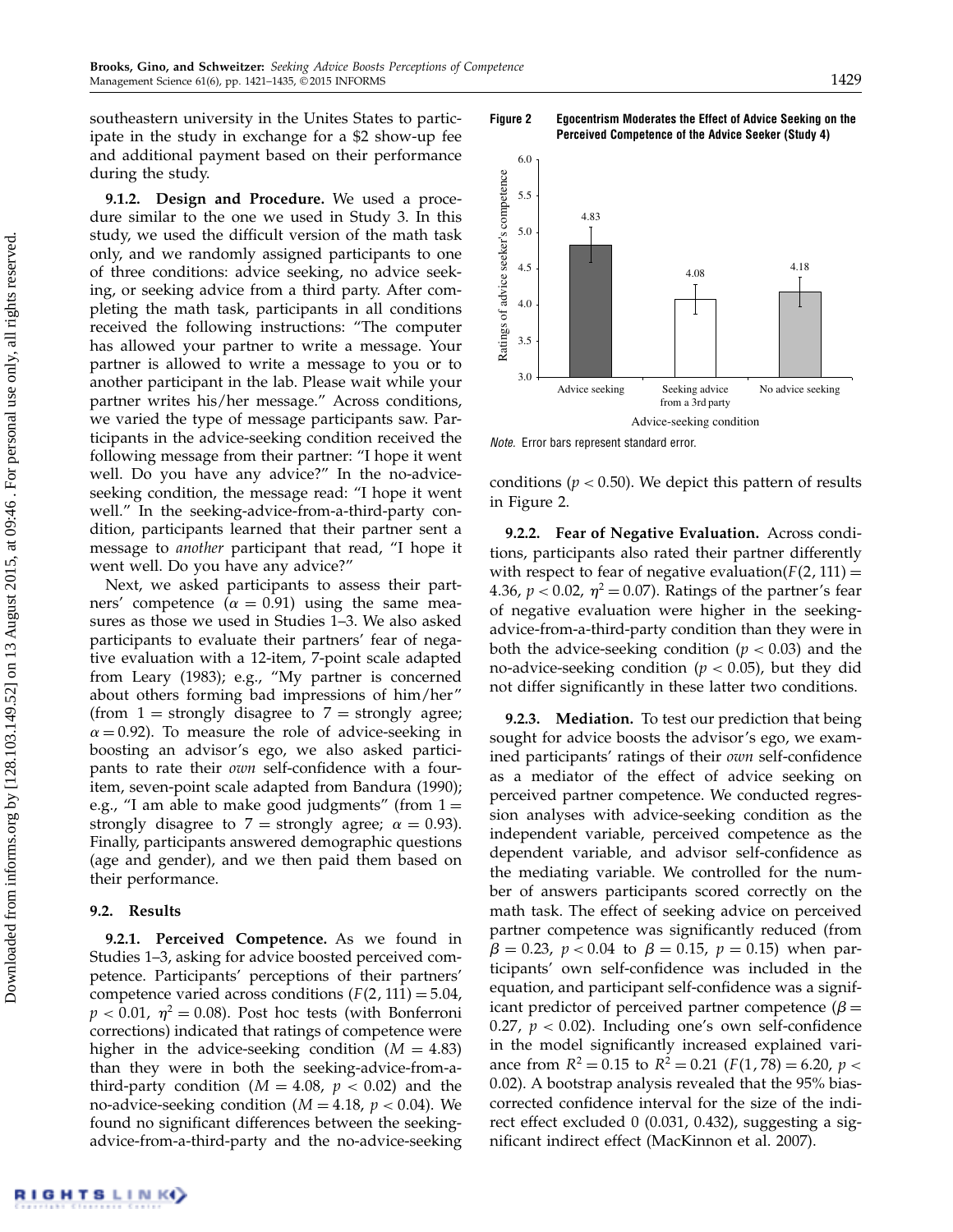# 9.3. Discussion

As in Studies 1–3, we found that being asked for advice increased perceptions of the advice seeker's competence. However, this boost in perceived competence occurred only when the rater was *person*ally asked for advice, not when a third party was asked for advice. Seeking advice increased the selfconfidence of the advisor, which in turn boosted the advisor's positive perceptions of the advice seeker. These results suggest that being asked for advice is flattering, which causes people to view advice seekers more positively (i.e., "He was smart to ask for my advice because I am smart").

# 10. Study 5

In Study 5, we explored a third moderator: advisor expertise. In Study 4, the act of seeking advice seemed to implicitly acknowledge the advisor's expertise, ingratiating the advice seeker to the advisor. But what if the advisor was clearly not an expert? We expected that seeking advice would boost perceptions of competence when advisors are self-proclaimed experts, but seeking advice may harm perceptions of competence when advisors are clearly not experts. We explore this boundary condition in Study 5 by asking participants to identify personal areas of expertise and weakness and by having people ask for advice on a decision-making task that the advisor has not completed him- or herself.

# 10.1. Method

10.1.1. Participants. We recruited 250 American adults via Amazon's Mechanical Turk (149 male;  $M_{\text{age}} = 31.44$ , SD = 9.95) to participate in an online study in exchange for \$1.50.

10.1.2. Design and Procedure. In this study, participants answered questions about their own areas of expertise and areas of weakness before being asked for advice in an area of personal strength (expertadvisor condition), being asked for advice in an area of personal weakness (nonexpert-advisor condition), or not being asked for advice at all (no-advice-seeking condition). We conducted this study on Amazon's Mechanical Turk, and we included two stringent reading and comprehension checks to ensure participant engagement. If participants failed either of the reading checks, they were not allowed to complete the study.

After participants passed both reading checks, we asked them about their areas of personal expertise. First, we asked them to list up to six musical instruments they knew how to play or had played in the past. Second, we asked them to select the U.S. states in which they had lived, traveled, or visited regularly. Third, we asked them to list up to six sports they watched or played regularly. Finally, we asked them to indicate which of the three categories (musical instruments, U.S. geography, or sports) they were most and least knowledgeable about.

Next, we told participants that they were placed in groups of four (i.e., with three other concurrent participants) and that one person in their group would be randomly selected to "complete a brain teaser that is comprised of ten questions that measure knowledge, creativity, and intelligence." In reality, the brain teaser did not exist, and we told all participants the following:

Of the four people in your group, you were not the one assigned to complete the brain teaser. However, you will still play a role in this study. The participant who was assigned to complete the brain teaser is reviewing the questions now. S/he will have the opportunity to ask someone in your group for advice on one of the brain teaser questions. To help him/her decide whom to ask for advice, s/he has been shown your answers to the biographical questions that you answered earlier in the study.

Then participants received a message from the experimenter. In the no-advice-seeking condition, participants read, "The participant who was assigned to complete the brain teaser has not asked you for advice." As in the real world, we left this condition intentionally ambiguous about whether the participant sought advice from someone else or not at all. In the expert-advisor and nonexpert-advisor conditions, participants read, "The participant who was assigned to complete the brain teaser has chosen to ask you for advice."

Next, participants received a message purportedly from the participant who was completing the brain teaser, seeking their advice on one of the questions. We varied whether the brain teaser question was related to the advisor's area of most knowledge (in the expert-advisor condition) or of least knowledge (in the nonexpert-advisor condition), as identified by the participant earlier in the study. The advice-seeking messages were "The brain teaser is asking about [the differences between the piano and the guitar/whether more people live in the states on the East Coast or West Coast of the United States/about the differences between the games of men's baseball and women's softball]. Do you have any advice about this question?"

After reading an advice-seeking message (or not) and providing their advice, participants indicated their impressions of the participant completing the brain teaser on the same measure of competence used in Studies 1–4 ( $\alpha$  = 0.91) Finally, participants answered demographic questions about themselves (age and gender).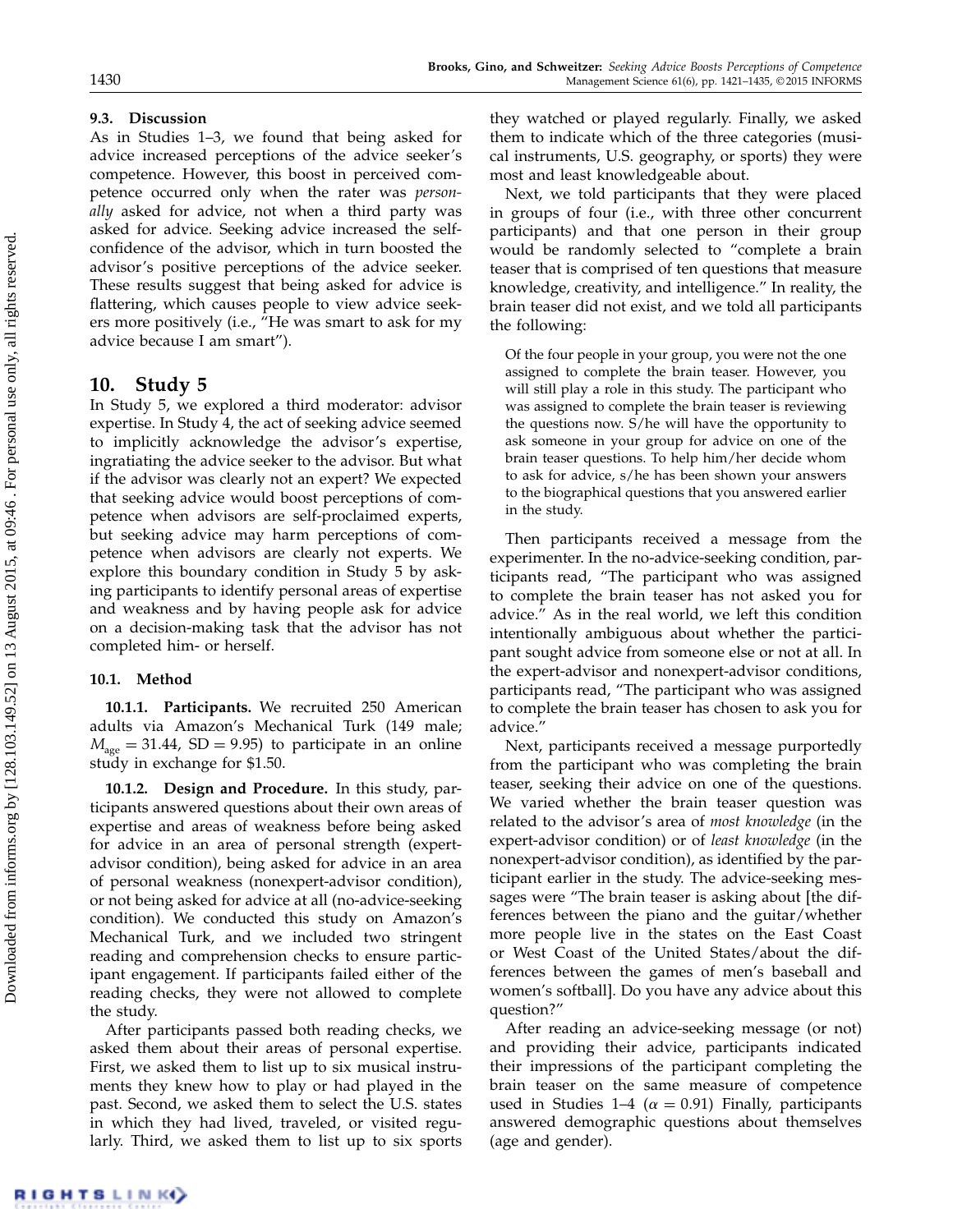#### Figure 3 Advisor Expertise Moderates the Effect of Advice Seeking on the Perceived Competence of the Advice Seeker (Study 5)



Note. Error bars represent standard error.

#### 10.2. Results

10.2.1. Perceived Competence. Participants' perceptions of their partner's competence varied across the three advice-seeking conditions  $(F(1, 248) = 21.79)$ ,  $p = 0.01$ ,  $\eta^2 = 0.08$ ). Pairwise comparisons indicated that ratings of competence were higher in the expertadvisor condition ( $M = 5.32$ , SD = 1.11) than in the no-advice-seeking condition ( $M = 4.97$ , SD = 1.01  $(t = 2.08, p = 0.038, d = 0.33)$ , and ratings of competence were lower in the nonexpert-advisor condition  $(M = 4.53, SD = 1.15)$  than in the no-advice-seeking condition ( $t = 2.61$ ,  $p = 0.01$ ,  $d = 0.41$ ). We depict this pattern of results in Figure 3. There were no effects of participant age or gender on ratings of advice seeker competence.

#### 10.3. Discussion

As in Studies 1–4, we found that being asked for advice increased perceptions of the advice seeker's competence. However, this boost in competence occurred only when the advisor had personally identified himself as an expert. When the advisor had identified the topic as an area of weakness, seeking advice decreased perceptions of competence compared with not seeking advice. These results suggest that seeking advice is not beneficial if the advisor views himself as a poor target for advice (i.e., "She is incompetent to ask for my advice because I obviously don't know anything about this topic").

# 11. General Discussion

Although a substantial literature has explored how people decide to give advice and how people take advice (e.g., Jonas and Frey 2003, Kray 2000, Larrick and Soll 2006, See et al. 2011), little prior work has explored the critical antecedent: the decision to seek advice (Hofmann et al. 2009, Schrah et al. 2006). We demonstrate that seeking advice can profoundly influence perceptions of competence, but not in the way people expect. Contrary to conventional wisdom and lay beliefs (Pilot Studies A and B), we find that asking for advice increases perceptions of competence (Study 1). This effect was robust when advice seeking was compared against other types of inquiry and affiliative messages, in performance domains in which people view others as competent (above the midpoint on the competence scale) and when people have prior performance information about the advice seeker (Studies 2a and 2b).

We identify three important moderators of the relationship between advice seeking and perceptions of competence. First, this relationship is moderated by task difficulty (Study 3). When the task is difficult, asking for advice causes advice seekers to appear more competent than they do when the task is not difficult; when the task is easy, asking for advice confers no benefit. Interestingly, even when the task was easy, seeking advice did not harm perceptions of competence. However, it is possible that our easy task was not easy enough to elicit lowered perceptions of competence. We suspect that there are questions so inane that advisors would view advice seekers as less competent.

Second, the beneficial effects of advice seeking on perceptions of competence are personal. Advisors perceive advice seekers as more competent when they are asked for their advice personally, but not when they observe an advice seeker consulting another person (Study 4). Participants in Study 4 discounted the act of seeking advice when they were not asked for advice themselves. Our findings suggest that the benefits of advice seeking are contingent on direct flattery; being asked for advice caused advisors to feel more self-confident and, in turn, to view the advice seeker more positively.

Third, the relationship between advice seeking and perceptions of competence depends on the advisor's expertise (Study 5). If the advice seeker asks for guidance in an area that the advisor knows well, then the advice seeker appears competent. If the advice seeker asks for advice in an area that the advisor obviously does not know well, then the advice seeker seems less competent than if he or she had not asked for advice.

#### 11.1. Theoretical Contributions

Our findings make several theoretical contributions. First, we break new ground in the advice literature by investigating the understudied process of advice seeking. Prior work has focused on the decision to give advice and the decision to take advice, but it has largely neglected the advice-seeking process. We explore the decision to seek advice and perceptions of people who seek advice.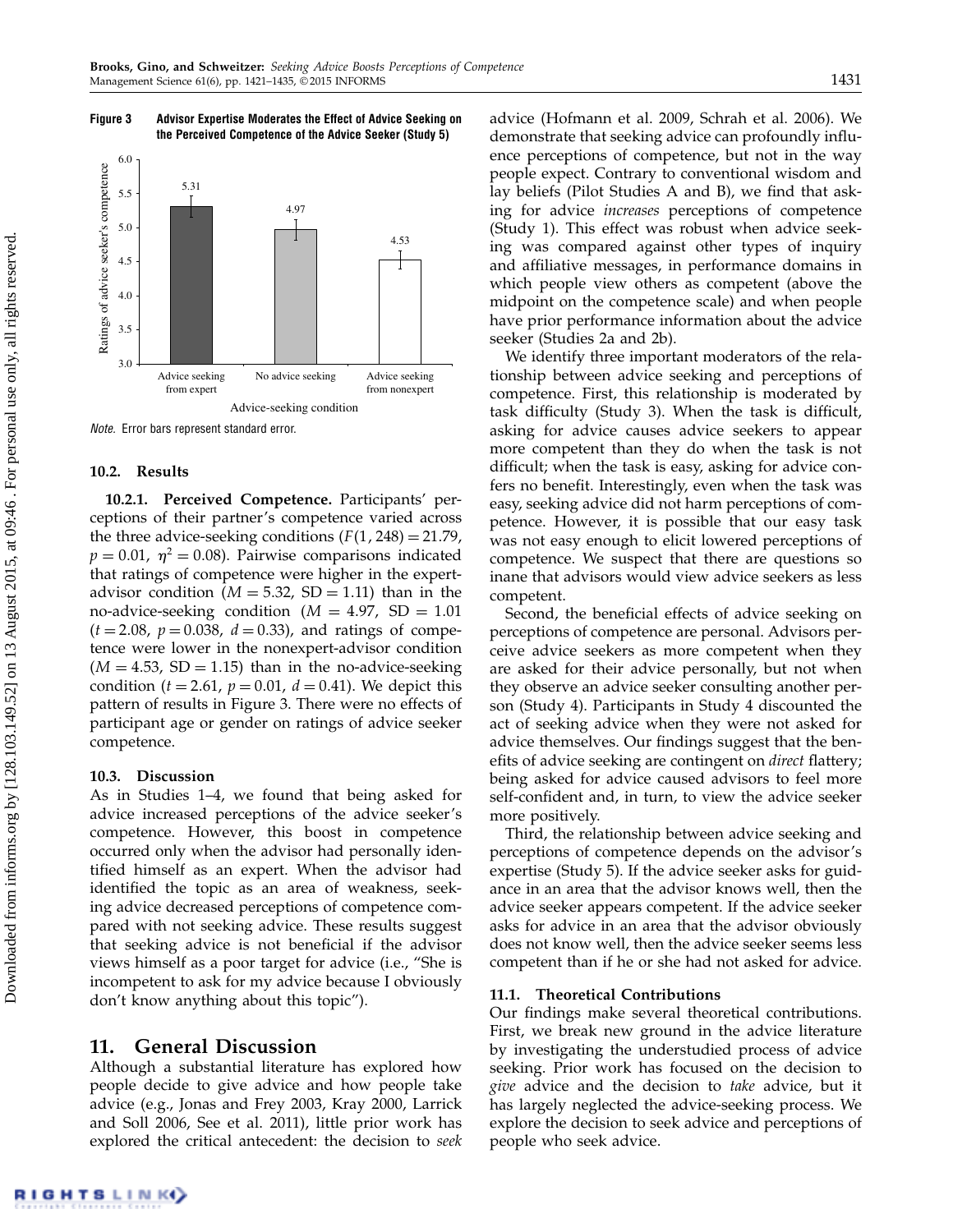Second, prior advice research has focused on the advisee's or the advisor's perspectives independently. For example, some work has considered the decision to give advice from the advisor's perspective; other work has considered the decision to rely on advice from the advisee's perspective. Advice, however, is an interpersonal process. We advance the advice literature by considering both the advice seeker's and the advisor's perceptions in the advice-seeking process. We find evidence of a failed mental model: advice seekers do not anticipate the impression management benefits of seeking advice.

Third, our work challenges conventional wisdom and previous work (e.g., Lee 2002), which presumes that seeking help reflects an inability to complete tasks independently. We find that people fail to seek advice out of fear of negative evaluation. In contrast to this belief, we demonstrate that seeking advice can enhance advisors' perceptions of advice seekers' competence. This is true when tasks are difficult and the advisor perceives himself or herself as an expert. Even when tasks are easy or when the advice seeker chooses to seek advice from a third party, we find that seeking advice does not hurt perceptions of competence. Only when the advisor had publicly identified himself as a nonexpert did advice seeking harm perceptions of competence.

Fourth, we shed light on the critical role that ego plays in evaluating those who seek advice. We find that being asked for one's own advice, compared with observing advice seeking from a third party, is flattering and critically contributes to a boost in the perceived competence of the advice seeker. Interestingly, our findings imply that being sought for advice may have a similar effect as self-affirmation for the advisor.

Finally, our research contributes to the literatures on information seeking, help seeking, and feedback seeking. Although similar, we distinguish advice seeking from feedback seeking and other types of helpseeking behaviors. For example, in contrast to advice seeking, feedback seeking focuses on past behavior and is evaluative in nature (Ashford and Northcraft 1992, Ashford and Tsui 1991, Edwards 1995, Morrison and Bies 1991). Feedback seeking is qualitatively different from advice seeking, and the interpersonal consequences of both advice seeking and feedback seeking merit further investigation.

#### 11.2. Future Directions

Our findings are qualified by a number of limitations that suggest new directions for future research. In our studies, we focused on perceptions of competence. It is possible that asking for advice could signal vulnerability and increase perceptions of warmth or trust as well (e.g., Fiske et al. 2007, Liljenquist 2010). The nature of our methods (e.g., not face-to-face) and our tasks (e.g., math) limited our ability to study warmth. Future research might employ different types of tasks to extend our investigation of the warmth-related consequences of seeking advice.

Other aspects of our methods also qualify our findings and suggest areas for future research. For example, future work should explore how different levels and types of information advisors have about advice seekers moderate the relationship between advice seeking and competence. In Studies 2a and 2b, we provided prior performance information about the anonymous partner, but providing more information about the advice seeker may be useful in identifying boundary conditions for our findings. For instance, future work could vary the power relationship between the advisor and advice seeker (See et al. 2011, Tost et al. 2012). Power dynamics may influence not only whether people seek advice when they need it (e.g., Lee 1997) but also the advisor's perceptions of the advice seeker's competence. For some potential advisors, such as those with fragile egos or low selfconfidence, it may be particularly prudent to ask for advice. The interdependence or magnitude of stakes related to the task or its outcomes may also represent a boundary condition for this effect.

In addition, our manipulation of advice seeking did not involve a face-to-face request. As a result, our work did not attend to variations of the emotional or linguistic content of a request for advice. We call for further research of characteristics of the request for advice itself. For example, the confidence with which questions are asked, gender differences, implicit beliefs (Haselhuhn et al. 2010), and linguistic or other nonverbal cues may significantly influence how advisors respond to requests for advice. In addition, other aspects of the relationship between the advice seeker and advisor (e.g., familiarity, trust) are likely to influence perceptions of advice seeking. For example, a developmental leader or an advisor known for being interpersonally fair and compassionate in his or her interactions with subordinates might elicit fewer impression management concerns from potential advice seekers than an advisor known for being judgmental or nonempathic. However, we expect that task difficulty, advisor egocentrism, and advisor expertise are likely to moderate perceptions of advice seekers in face-to-face settings and between advisors and advice seekers with highly nuanced and ongoing relationships as well as one-shot interactions between strangers.

Moreover, in some domains, there may be important costs for seeking advice. Although seeking help and advice can improve learning and performance (e.g., Lee 1997, Tyre 1992, Tyre and Ellis 1993), there may be occasions when those who ask for help do appear incompetent (Ames and Lau 1982, Lee 1997).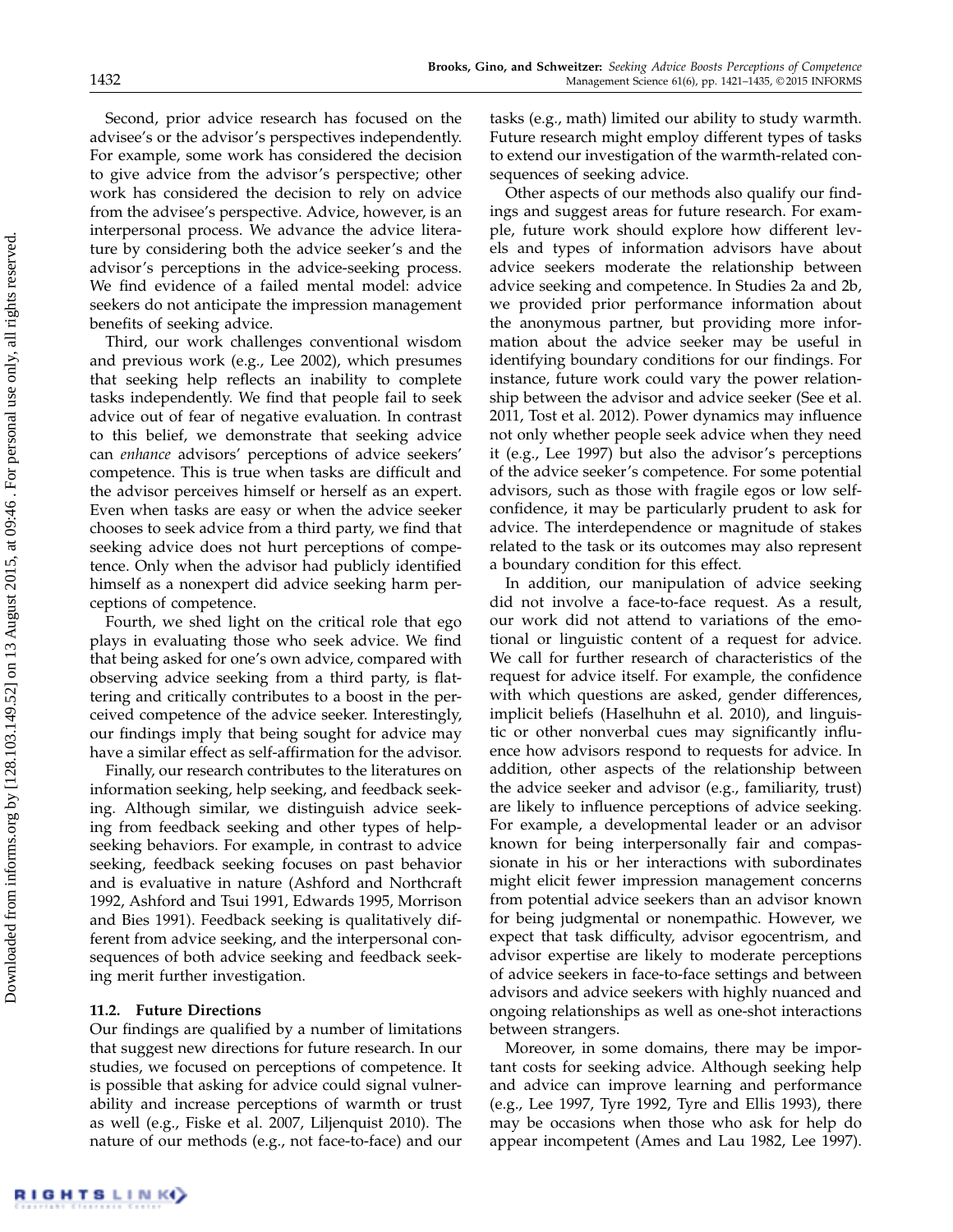Seminal work in the organizational literature about participatory decision making (Vroom and Jago 1978) suggests that including others' opinions in one's own decision process is not always optimal and emphasizes that it is important to identify when using others' information can help or harm one's own decision process. For example, we find that seeking advice harms perceptions of competence when individuals seek advice from advisors who clearly do not know the correct answers (Study 5). Future work should examine the consequences of requests for advice when there is disagreement or ambiguity about the advisor's expertise. We suspect that in many circumstances, advice seekers view advisors as experts when, privately, the advisors do not view themselves as experts. Future work should examine contexts such as repeated requests for advice or requests that are nontask oriented. It is possible that this approach may cause advisors to feel burdened or annoyed.

Finally, future work could explore the relationships among expectations, advice seeking, and evaluations. Quite possibly, advice seekers fail to seek needed advice because they mistakenly believe that others have higher expectations of what they should know than they really do. If individuals believe that others expect them to know information or how to solve a problem, they may fail to seek advice. This may be particularly problematic for new employees.

#### 11.3. Practical Implications

Our work suggests that many individuals exaggerate the harmful consequences of seeking advice and undervalue its benefits. Our findings identify an important opportunity for employees and managers. Specifically, employees should seek advice and managers should promote advice seeking among their employees. Not only is advice seeking beneficial for the spread of information, but it may also boost perceptions of competence for advice seekers and make advisors feel affirmed. By failing to seek advice, individuals and their organizations miss opportunities to share knowledge and improve interpersonal outcomes.

#### References

RIGHTSLINK)

- Albrecht TL, Goldsmith DJ (2003) Social support, social networks, and health. Marshall A, Miller KI, Parrot R, Thompson TL, eds. Handbook of Health Communication (Lawrence Erlbaum Associates, Mahwah, NJ), 263–284.
- Ames R, Lau S (1982) An attributional analysis of student help-seeking in academic settings. J. Educational Psych. 74(3): 414–423.
- Ames DL, Jenkins AC, Banaji MR, Mitchell JP (2008) Taking another person's perspective increases self-referential neural processing. Psych. Sci. 19(7):642–644.
- Anderson SE, Williams LJ (1996). Interpersonal, job, and individual factors related to helping processes at work. J. Appl. Psych. 81(3):282–296.
- Ashford SJ, Northcraft GB (1992) Conveying more (or less) than we realize: The role of impression-management in feedback seeking. Organ. Behav. Human Decision Processes 53(3):310–334.
- Ashford SJ, Tsui AS (1991) Self-regulation for managerial effectiveness: The role of active feedback seeking. Acad. Management J. 34(2):251–280.
- Ashford SJ, Blatt R, VandeWalle D (2003) Reflections on the looking glass: A review of research on feedback-seeking behavior in organizations. J. Management 29(6):773–799.
- Bamberger P (2009) Employee help-seeking: Antecedents, consequences, and new insights for future research. Martocchio JJ, Liao H, eds. Research in Personnel and Human Resources Management, Vol. 28 (Emerald Group Publishing, Bingley, UK), 49–98.
- Bandura A (1990) Multidimensional Scales of Perceived Self-Efficacy (Stanford University, Stanford, CA).
- Baron RM, Kenny DA (1986) The moderator-mediator variable distinction in social psychological research: Conceptual, strategic, and statistical considerations. J. Personality Soc. Psych. 51(6): 1173–1182.
- Bonaccio S, Dalal RS (2006) Advice taking and advice giving in decision making: An integrative literature review, and implications for the organizational sciences. Organ. Behav. Human Decision Processes 101(2):127–151.
- Borgatti SP, Cross R (2003) A relational view of information seeking and learning in social networks. Management Sci. 49(4):432–445.
- Chan E, Sengupta J (2010) Insincere flattery actually works: A dual attitudes perspective. J. Marketing Res. 47(1):122–133.
- Cialdini RB (2001) Harnessing the science of persuasion. Harvard Bus. Rev. 79(9):72–81.
- Cooper RS (1991) Information processing in the judge–adviser system of group decision-making. Unpublished master's thesis, University of Illinois at Urbana–Champaign, Champaign.
- Davis MH (1983) The effects of dispositional empathy on emotional reactions and helping: A multidimensional approach. J. Personality 51(2):167–184.
- DePaulo BM, Fisher JD (1980) The costs of asking for help. Basic Appl. Soc. Psych. 1(1):23–35.
- Druian PR, DePaulo BM (1977) Asking a child for help. Soc. Behav. Personality 5(1):33–39.
- Edwards JR (1995) Alternatives to difference scores as dependent variables in the study of congruence in organizational research. Organ. Behav. Human Decision Processes 64(3):307–324.
- Epley N, Caruso EM, Bazerman MH (2006) When perspective taking increases taking: Reactive egoism in social interaction. J. Personality Soc. Psych. 91(5):872–889.
- Feng B, MacGeorge EL (2006) Predicting receptiveness to advice: Characteristics of the problem, the advice-giver, and the recipient. Southern Comm. J. 71(1):67–85.
- Fiske ST, Cuddy AJC, Glick P (2007) Universal dimensions of social cognition: Warmth and competence. Trends Cognitive Sci. 11(2):77–83.
- Galinsky AD, Moskowitz GB (2000) Perspective-taking: Decreasing stereotype expression, stereotype accessibility, and in-group favoritism. J. Personality Soc. Psych. 78(4):708–724.
- Gardner PH, Berry DC (1995) The effect of different forms of advice on the control of a simulated complex system. Appl. Cognitive Psych. 9(7):S55–S79.
- Geddes N, Salyer J, Mark BA (1999) Nursing in the nineties: Managing the uncertainty. J. Nursing Administration 29(5):40–48.
- Gibbons AM, Sniezek JA, Dalal RS (2003) Antecedents and consequences of unsolicited vs. explicitly solicited advice. Presentation at the Symposium in Honor of Janet Sniezak, Society for Judgment and Decision Making Annual Conference, November 9, Vancouver, BC.
- Gino F (2008) Do we listen to advice just because we paid for it? The impact of advice cost on its use. Organ. Behav. Human Decision Processes 107(2):234–245.
- Gino F, Moore DA (2007) Effects of task difficulty on use of advice. J. Behavioral Decision Making 20(1):21–35.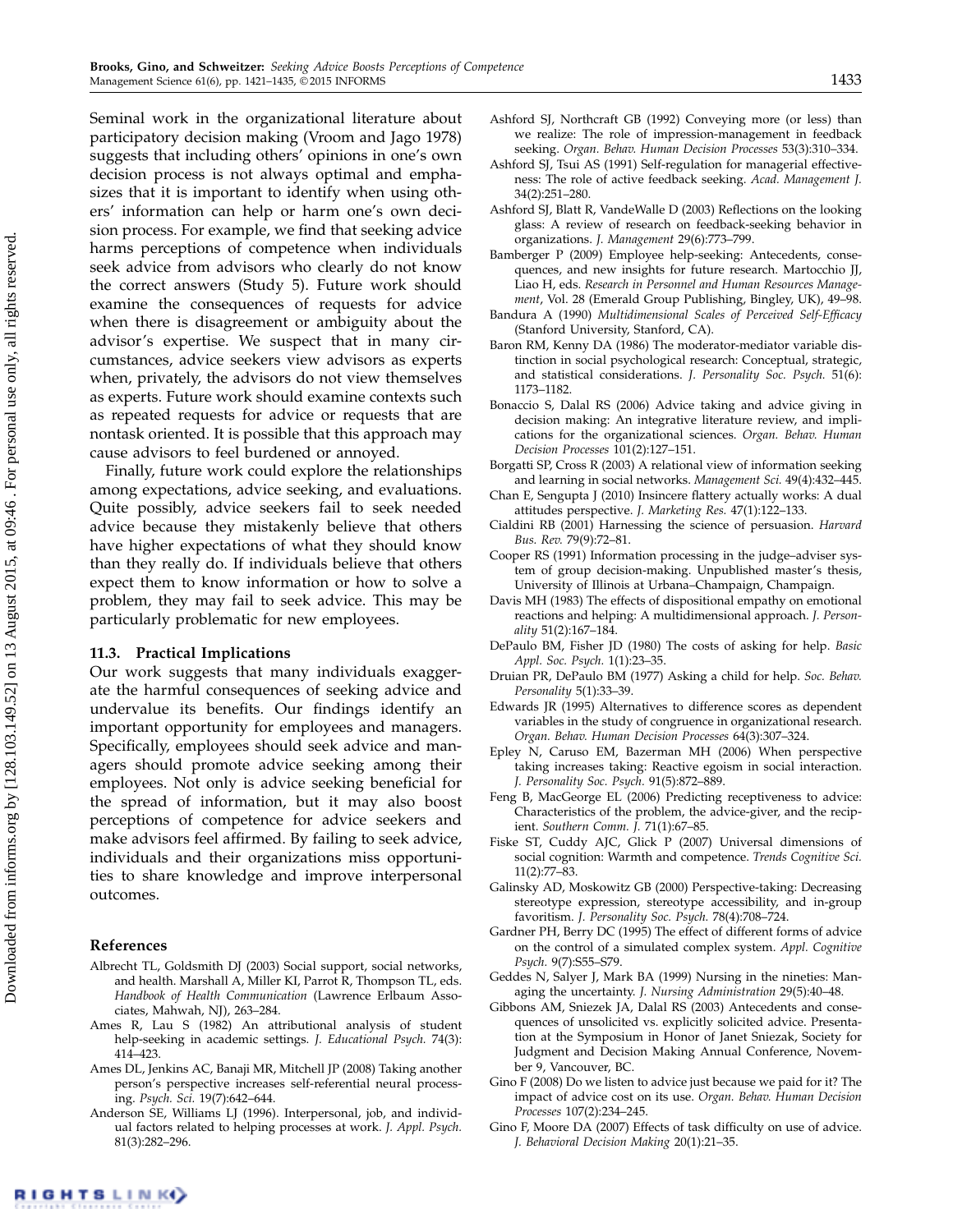- Gino F, Schweitzer M (2008) Blinded by anger or feeling the love: How emotions influence advice taking. J. Appl. Psych. 93(5): 1165–1173.
- Gino F, Brooks AW, Schweitzer ME (2012) Anxiety, advice, and the ability to discern: Feeling anxious motivates individuals to seek and use advice. J. Personality Soc. Psych. 102(3):497–512.
- Goldsmith DJ (1992) Managing conflicting goals in supportive interaction: An integrative theoretical framework. Comm. Res. 19(2):264–286.
- Goldsmith DJ (1999) Content-based resources for giving face sensitive advice in troubles talk episodes. Res. Language Soc. Interaction 32(4):303–336.
- Goldsmith DJ (2000) Soliciting advice: The role of sequential placement in mitigating face threat. Comm. Monogr. 67(1):1–19.
- Goldsmith DJ, Fitch K (1997) The normative context of advice as social support. Human Comm. Res. 23(4):454–476.
- Goldsmith DJ, MacGeorge EL (2000) The impact of politeness and relationship on perceived quality of advice about a problem. Human Comm. Res. 26(2):234–263.
- Grant AM, Ashford SJ (2008) The dynamics of proactivity at work. Res. Organ. Behav. 28:3–34.
- Griffin MA, Neal A, Parker SK (2007) A new model of work role performance: Positive behavior in uncertain and interdependent contexts. Acad. Management J. 50(2):327–347.
- Haas MR, Hansen MT (2007) Different knowledge, different benefits: Toward a productivity perspective on knowledge sharing in organizations. Strategic Management J. 28(11):1133–1153..
- Harvey N, Fischer I (1997) Taking advice: Accepting help, improving judgment and sharing responsibility. Organ. Behav. Human Decision Processes 70(2):117–133.
- Haselhuhn M, Schweitzer M, Wood A (2010) How implicit beliefs influence trust recovery. Psych. Sci. 21(5):645–648.
- Hofmann DA, Lei Z, Grant A (2009) Seeking help in the shadow of doubt: The sensemaking processes underlying how nurses decide who to ask for advice. J. Appl. Psych. 94(5):1261–1274.
- Jonas E, Frey D (2003) Information search and presentation in advisor-client interactions. Organ. Behav. Human Decision Processes 91(2):154–168.
- Jonas E, Schulz-Hardt S, Frey D (2005) Giving advice or making decisions in someone else's place: The influence of impression, defense, and accuracy motivation on the search for new information. Personality Soc. Psych. Bull. 31(7):977–990.
- Karabenick SA, Knapp JR (1988) Help seeking and the need for academic assistance. J. Appl. Soc. Psych. 80(3):406–408.
- Kray LJ (2000) Contingent weighting in self-other decision making. Organ. Behav. Human Decision Processes 83(1):82–106.
- Kray L, Gonzalez R (1999) Differential weighting in choice versus advice: I'll do this, you do that. J. Behav. Decision Making 12(3):207–218.
- Larrick RP, Soll JB (2006) Intuitions about combining opinions: Misappreciation of the averaging principle. Management Sci. 52(1):111–127.
- Leary MR (1983) A brief version of the fear of negative evaluation scale. Personality Soc. Psych. Bull. 9(3):371–375.
- Lee F (1997) When the going gets tough, do the tough ask for help? Help seeking and power motivation in organizations. Organ. Behav. Human Decision Processes 72(3):336–363.
- Lee F (2002) The social costs of seeking help. J. Appl. Behav. Sci. 38(1):17–35.
- Liljenquist KA (2010) Resolving the impression management dilemma: The strategic benefits of soliciting others for advice. Unpublished doctoral dissertation, Northwestern University, Evanston, IL.
- Liljenquist KA, Galinsky AD (2007) Turn your adversary into your advocate. Negotiation 10(5):1–3.
- MacKinnon DP, Fairchild AJ, Fritz MS (2007) Mediation analysis. Annual Rev. Psych. 58:593–614.
- Magee JC (2009) Seeing power in action: The roles of deliberation, implementation, and action in inferences of power. J. Experiment. Soc. Psych. 45(1):1–14.
- Mayer RC, Davis JH (1999) The effect of the performance appraisal system on trust in management: A field quasi-experiment. J. Appl. Psych. 84(1):123–136.
- Mazar N, Amir O, Ariely D (2008) The dishonesty of honest people: A theory of self-concept maintenance. J. Marketing Res. 45(6): 633–644.
- Merkle C, Weber M (2011) True overconfidence: The inability of rational information processing to account for apparent overconfidence. Organ. Behav. Human Decision Processes 116(2): 262–271.
- Morrison EW, Bies RJ (1991) Impression management in the feedback-seeking process: A literature review and research agenda. Acad. Management Rev. 16(3):522–541.
- Mueller J, Kamdar D (2011) Why seeking help from teammates is a blessing and a curse: A theory of help seeking and individual creativity in team contexts. J. Appl. Psych. 96(2):263–276.
- Nadler A, Ellis S, Bar I (2003) To seek or not to seek: The relationship between help seeking and job performance evaluations as moderated by task-relevant expertise. J. Appl. Soc. Psych. 33(1): 91–109.
- Nelson-Le Gall S (1981) Help-seeking: An understudied problemsolving skill in children. Developmental Rev. 1(3):224–246.
- Nelson-Le Gall S (1985) Help-seeking behavior in learning. Gordon EW, ed. Review Research in Education, Vol. 12 (American Educational Research Association, Washington, DC), 55–90.
- Otero J, Graesser AC (2001) PREG: Elements of a model of question asking. Cognition Instruction 19(2):143–175.
- Patt A, Bowles H, Cash D (2006) Mechanisms for enhancing the credibility of an advisor: Prepayment and aligned incentives. J. Behavioral Decision Making 19(4):347–359.
- Podsakoff PM, MacKenzie SB, Paine JB, Bachrach DG (2000) Organizational citizenship behaviors: A critical review of the theoretical and empirical literature and suggestions for future research. J. Management 26(3):513–563.
- Rioux K (2005) Information acquiring-and-sharing. Fisher KE, Erdelez S, McKechnie L, eds. Theories of Information Behavior (Information Today, Medford, NJ), 169–173.
- Savolainen R (1995) Everyday life information seeking: Approaching information seeking in the context of way of life. Library Inform. Sci. Res. 17(3):259–294.
- Schrah GE, Dalal RS, Sniezek JA (2006) No decision-maker is an island: Integrating expert advice and information acquisition. J. Behav. Decision Making 19(1):43–60.
- See KE, Morrison EW, Rothman NB, Soll JB (2011) The detrimental effects of power on confidence, advice taking, and accuracy. Organ. Behav. Human Decision Processes 116(2):272–285.
- Sniezek JA, Buckley T (1995) Cueing and cognitive conflict in judgeadvisor decision making. Organ. Behav. Human Decision Processes 62(2):159–174.
- Sniezek JA, Schrah GE, Dalal RS (2004) Improving judgment with prepaid expert advice. J. Behav. Decision Making 17(3):173–190.
- Surowiecki J (2003) The Wisdom of Crowds (Doubleday, New York).
- Taylor SE, Brown JD (1988) Illusion and well-being: A social psychological perspective on mental health. Psych. Bull. 103(2): 193–210.
- Tost LP, Gino F, Larrick R (2012) Power, competitiveness, and advice taking: Why the powerful don't listen. Organ. Behav. Human Decision Processes 117(1):53–65.
- Tyre M (1992) Help-seeking, helping, and learning by using with new technologies. Working paper, Massachusetts Institute of Technology, Cambridge.
- Tyre M, Ellis S (1993) Determinants of help and help-seeking among developers and users of new technologies. Paper presented at the 53rd Academy of Management Conference, August, Academy of Management, Briarcliff Manor, NY.
- Vancouver JB, Morrison EW (1995) Feedback inquiry: The effects of source attributes and individual differences. Organ. Behav. Human Decision Processes 62(3):276–285.